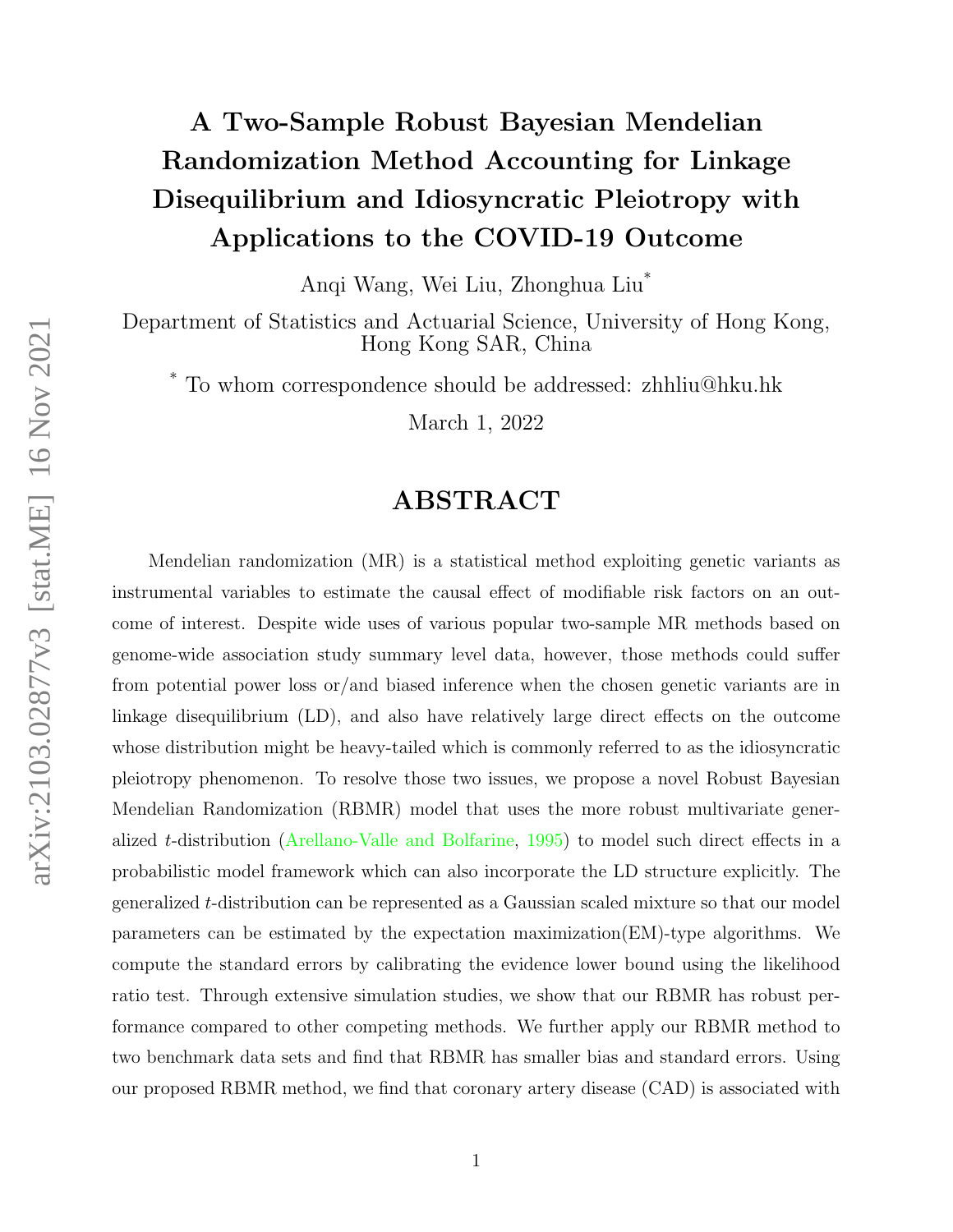increased risk of critically ill coronavirus disease 2019 (COVID-19). We also develop a userfriendly R package RBMR (<https://github.com/AnqiWang2021/RBMR>) for public use. Key Words: COVID-19 outcome; Mendelian randomization; Idiosyncratic pleiotropy; Linkage disequilibrium; Multivariate generalized t-distribution; EM-type algorithm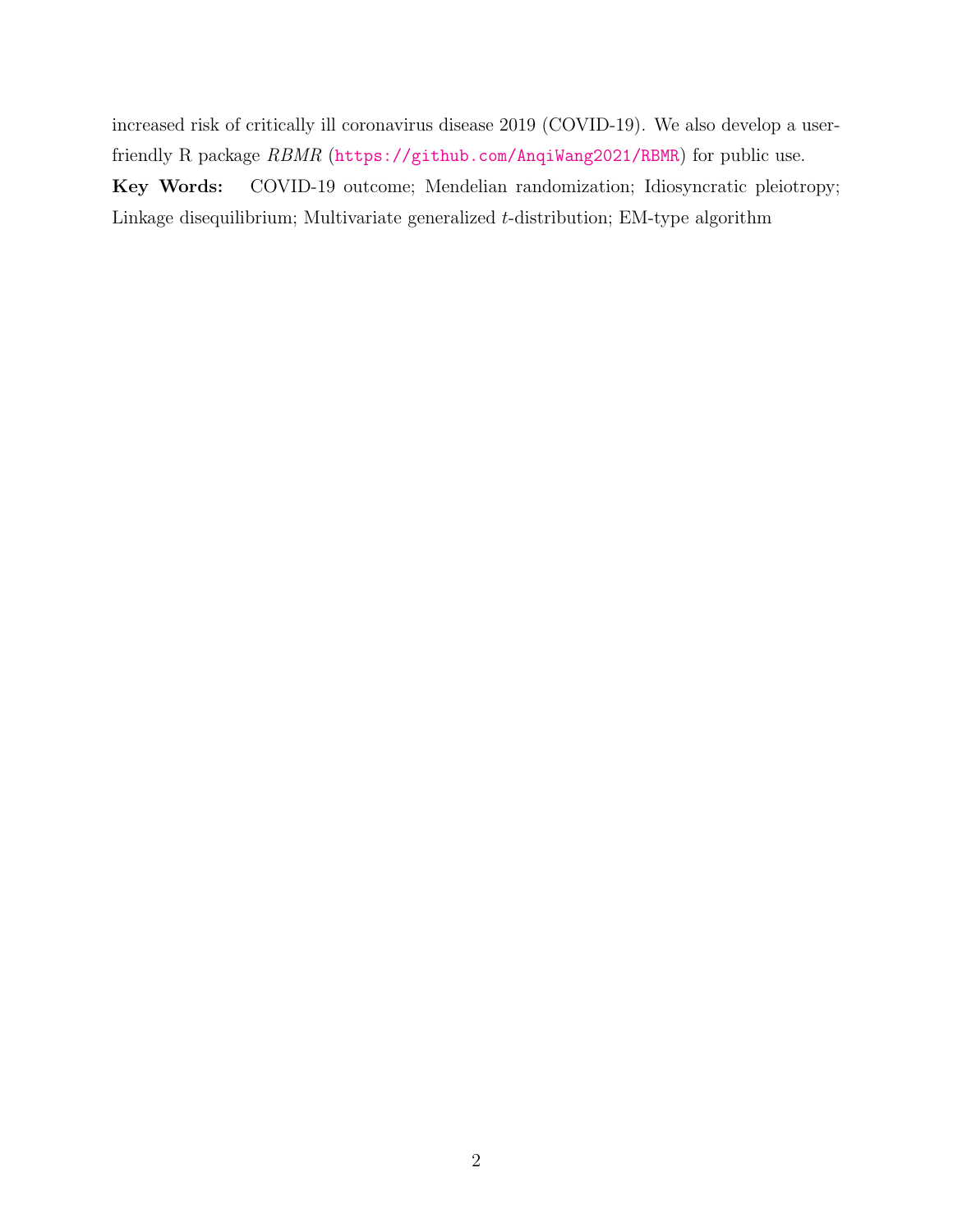# 1. Introduction

Mendelian randomization (MR) is a useful statistical method that leverages genetic variants as instrumental variables (IVs) for assessing the causal effect of a modifiable risk factor on a health outcome of interest even in the presence of unmeasured confounding factors [\(Ebrahim and Smith,](#page-18-0) [2008;](#page-18-0) [Lawlor et al.,](#page-19-0) [2008;](#page-19-0) [Evans and Davey Smith,](#page-19-1) [2015\)](#page-19-1). Because of the inborn nature of genetic variants, the associations between genetic variants and phenotypes after adjusting for possible population stratification will not be confounded by the environmental factors, socio-economic status and life styles after birth. Genome-wide association studies (GWAS) have identified tens of thousands of common genetic variants associated with thousands of complex traits and diseases [\(MacArthur et al.,](#page-20-0) [2017\)](#page-20-0). Those GWAS summary level data contain rich information about genotype-phenotype associations (<https://www.ebi.ac.uk/gwas/>), and thus provide us valuable resources for MR studies. Therefore, we have seen a boost of two-sample MR method developments and applications based on GWAS summary statistics recently due to the increasing availability of candidate genetic variant IVs for thousands of phenotypes. [\(Burgess et al.,](#page-18-1) [2013;](#page-18-1) [Bowden et al.,](#page-17-1) [2015;](#page-17-1) [Pickrell et al.,](#page-20-1) [2016\)](#page-20-1). In particular, a genetic variant serving as a valid IV must satisfy the following three core assumptions [\(Martens et al.,](#page-20-2) [2006;](#page-20-2) [Lawlor et al.,](#page-19-0) [2008\)](#page-19-0):

- 1. Relevance: The genetic variant must be associated (not necessarily causally) with the exposure;
- 2. Effective Random Assignment: The genetic variant must be independent of any (measured or unmeasured) confounders of the exposure-outcome relationship;
- 3. Exclusion Restriction: The genetic variant must affect the outcome only through the exposure, that is, the genetic variant must have no direct effect on the outcome not mediated by the exposure.

When these three core IV assumptions hold, the inverse variance weighted (IVW) [\(Ehret](#page-18-2) [et al.,](#page-18-2) [2011\)](#page-18-2) method can be simply used to obtain unbiased causal effect estimate of the exposure on the outcome. However, among those three core assumptions, only the IV relevance assumption can be empirically tested, for example, by checking the empirical association strength between the candidate IV and the exposure using the GWAS catalog (<https://www.ebi.ac.uk/gwas/>). The association between the IV and the exposure must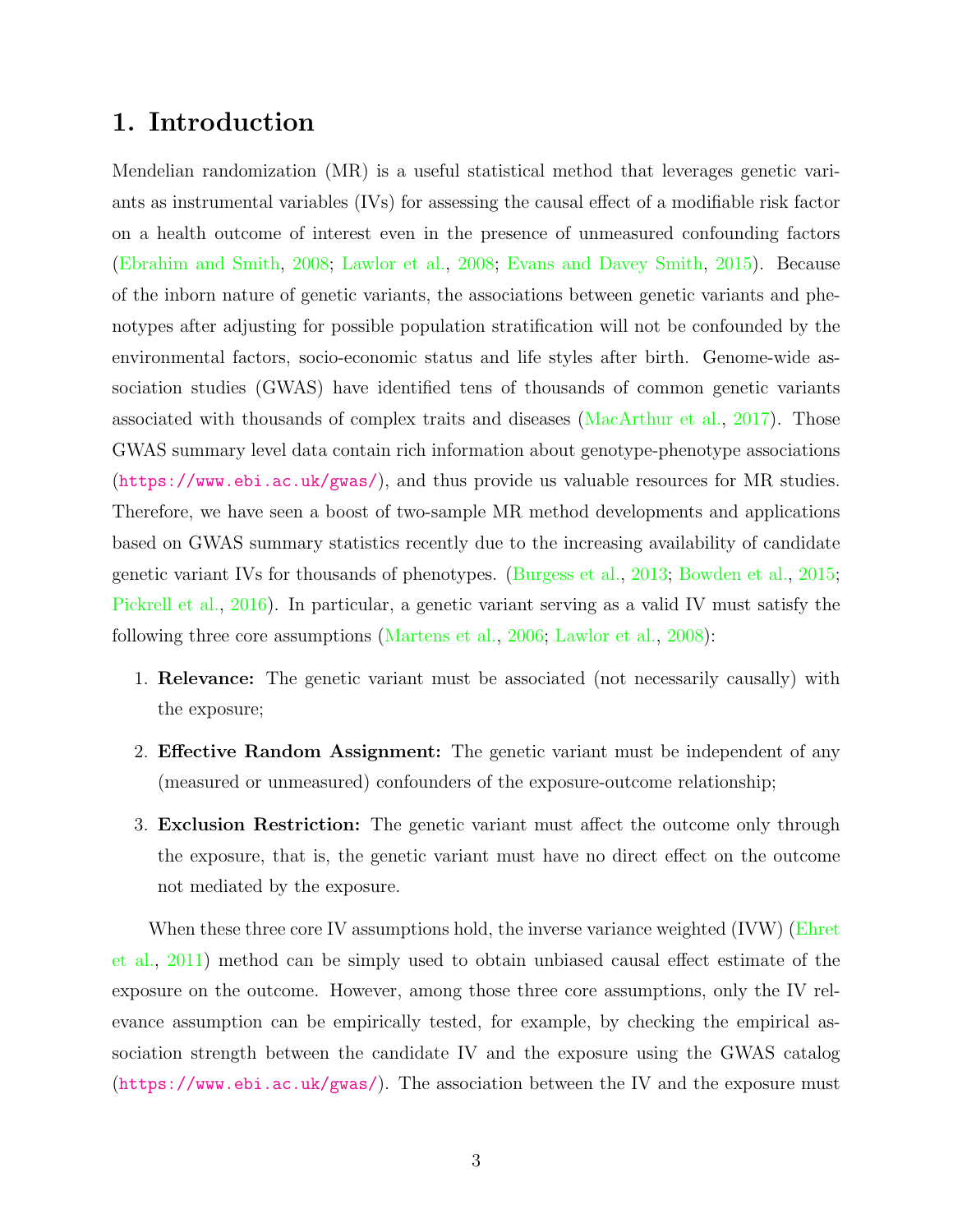be strong enough (the IV explains a large amount of the variation of the exposure variable) to ensure unbiased causal effect estimate. The problem of weak IVs has been studied previously in the econometric literature [\(Bound et al.,](#page-17-2) [1995;](#page-17-2) [Hansen et al.,](#page-19-2) [2008\)](#page-19-2). In MR settings, the method that uses genetic score by combining multiple weak IVs together to increase the IVexposure association strength to reduce weak IV bias has also been proposed [\(Evans et al.,](#page-18-3) [2013\)](#page-18-3). Unfortunately, the other two IV core assumptions cannot be empirically tested and might be violated in practice. Violation of the exclusion restriction assumption can occur when the genetic variant indeed has a non-null direct effect on the outcome not mediated by the exposure, referred to as systematic pleiotropy [\(Solovieff et al.,](#page-20-3) [2013;](#page-20-3) [Verbanck et al.,](#page-21-0) [2018;](#page-21-0) [Zhao et al.,](#page-21-1) [2020b\)](#page-21-1). However, very often, genetic variants might have relatively large direct effects whose distribution exhibits a heavy-tailed pattern, a phenomenon referred to as the idiosyncratic pleiotropy in this paper. For example, there exists idiosyncratic pleiotropy when estimating the causal effect of low-density lipoprotein (LDL) cholesterol on the risk of Alzheimer's disease. In Section [4,](#page-12-0) we will describe more details about this real data example.

To address those possible violations of the IV core assumptions and potential risk, many efforts have been made recently. The MR-Egger regression method introduced an intercept term to capture the presence of unbalanced systematic pleiotropy under the Instrument Strength Independent of Direct Effect (InSIDE) assumption [\(Bowden et al.,](#page-17-1) [2015\)](#page-17-1). However, MR-Egger would be biased when there exists idiosyncratic pleiotropy. [Zhu et al.](#page-21-2) [\(2018\)](#page-21-2) proposed the GSMR method that removes suspected genetic variants with relatively large direct effects and also takes the LD structure into account by using the generalized least squares approach. However, removal of a large number of relatively large direct effects might lead to efficiency loss. [Zhao et al.](#page-21-1) [\(2020b\)](#page-21-1) proposed MR-RAPS to improve statistical power for causal inference and limit the influence of relatively large direct effects by using the adjusted profile likelihood and robust loss functions assuming that those SNP IVs are independent. However, this independent IV assumption might not hold in practice because SNPs within proximity tend to be correlated. [Cheng et al.](#page-18-4) [\(2020\)](#page-18-4) proposed a two-sample MR method named MR-LDP that built a Bayesian probabilistic model accounting for systematic pleiotropy and LD structures among SNP IVs. One drawback of the MR-LDP method is that it cannot handle relatively large direct effects well.

To overcome the limitations of those aforementioned methods, we propose a more ro-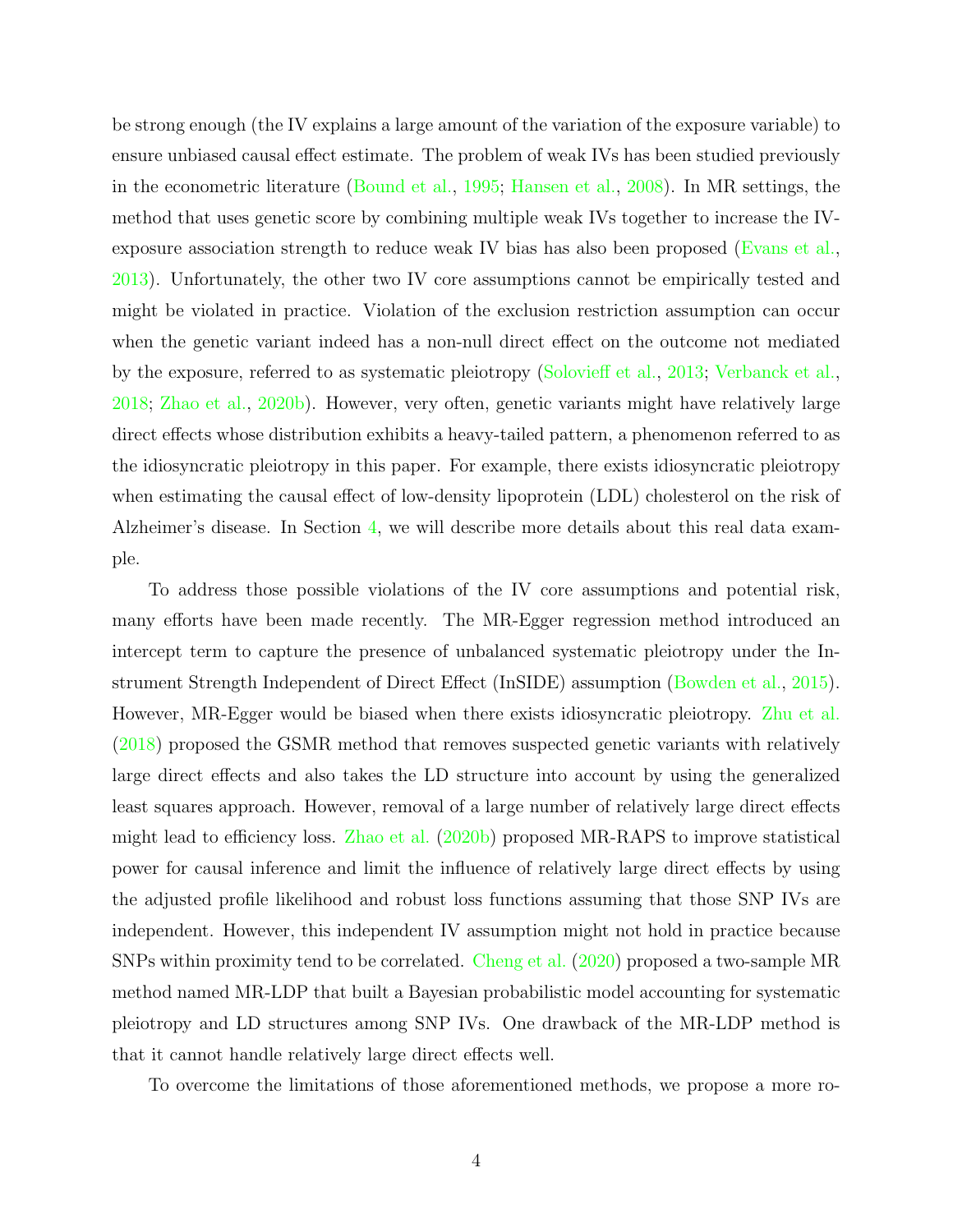bust method named 'Robust Bayesian Mendelian Randomization (RBMR)' accounting for LD, systematic and idiosyncratic pleiotropy simultaneously in a unified framework. Specifically, to account for LD, we first estimate the LD correlation matrix of SNP IVs and then explicitly include it in the model likelihood. To account for idiosyncratic pleiotropy, we propose to model the direct effects using the more robust multivariate generalized  $t$ -distribution [\(Arellano-Valle and Bolfarine,](#page-17-0) [1995;](#page-17-0) [Frahm,](#page-19-3) [2004\)](#page-19-3) which will be shown to have improved performance than using the Gaussian distribution when the idiosyncratic pleiotropy is present. Moreover, this more robust distribution can be represented as a Gaussian scaled mixture to facilitate model parameter estimation using the parameter expanded variational Bayesian expectation maximization algorithm (PX-VBEM) [\(Yang et al.,](#page-21-3) [2020\)](#page-21-3) which combines the VB-EM [\(Beal et al.,](#page-17-3) [2003\)](#page-17-3) and the PX-EM [\(Liu et al.,](#page-19-4) [1998\)](#page-19-4) together. We further calculate the standard error by calibrating the evidence lower bound (ELBO) according to a nice property of the likelihood ratio test (LRT). Both extensive simulation studies in Section [3](#page-10-0) and analysis of two real benchmark data sets in Section [4](#page-12-0) show that our proposed RBMR method outperforms competitors. The real data analysis results show that coronary artery disease (CAD) is associated with increased risk of critically ill COVID-19 outcome.

### 2. Methods

#### 2.1 The Linear Structural Model

Suppose that we have J possibly correlated genetic variants (for example, single-nucleotide polymorphisms, or SNPs  $(G_j, j = 1, 2, ..., J)$ , the exposure variable X, the outcome variable Y of interest and unknown confounding factors U. Let  $\delta_X$  and  $\delta_Y$  denote the effects of confounders U on exposure X and outcome Y respectively. The coefficients  $\gamma_j$   $(j = 1, 2, \ldots, J)$ denote the SNP-exposure true effects. Suppose that all the IVs are valid, then the exposure can be represented as a linear structural function of the SNPs, confounders and an independent random noise term  $e_X$ . The outcome can be represented as a linear structural function of the exposure, confounders and the independent random noise term  $e<sub>Y</sub>$ . The true effect size of the exposure on the outcome is denoted as  $\beta_0$ . Then, we have the following linear structural equation models [\(Bowden et al.,](#page-17-1) [2015\)](#page-17-1):

$$
X = \sum_{j=1}^{J} G_j \gamma_j + U \delta_X + e_X, \quad Y = \beta_0 X + U \delta_Y + e_Y.
$$
 (2.1)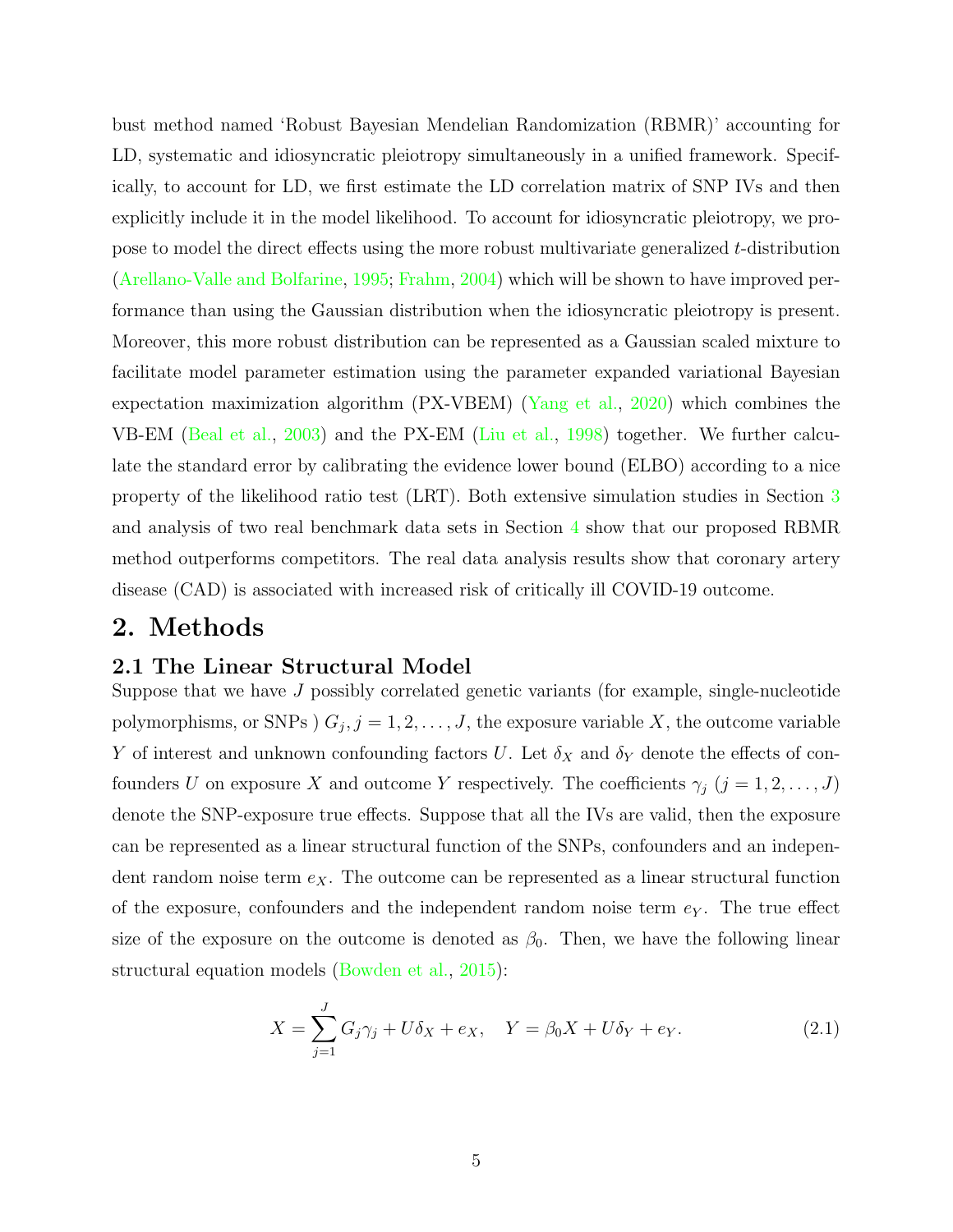Let  $\Gamma_j$   $(j = 1, 2, ..., J)$  be the true effects of SNPs on the outcome. With valid IVs, we have

$$
\Gamma_j = \beta_0 \gamma_j. \tag{2.2}
$$

To accommodate possible violations of the exclusion restriction assumption, we now consider the following modified linear structural functions [\(Bowden et al.,](#page-17-1) [2015\)](#page-17-1):

$$
X = \sum_{j=1}^{J} G_j \gamma_j + U \delta_X + e_X, \quad Y = \sum_{j=1}^{J} G_j \alpha_j + \beta_0 X + U \delta_Y + e_Y,
$$
 (2.3)

where the coefficients  $\alpha_j$  (j = 1, 2, ..., J) represent the direct effects of the SNPs on the outcome. Then we have

$$
\Gamma_j = \beta_0 \gamma_j + \alpha_j. \tag{2.4}
$$

So far, many existing MR methods assign the Gaussian distribution on each direct effect  $\alpha_j$ , that is  $\alpha \sim \mathcal{N}(0, \sigma_0^2 \mathbf{I_J})$  [\(Zhao et al.,](#page-21-1) [2020b;](#page-21-1) [Cheng et al.,](#page-18-4) [2020;](#page-18-4) [Zhao et al.,](#page-21-4) [2020a\)](#page-21-4), where  $\boldsymbol{\alpha} = [\alpha_1, \dots, \alpha_J]^T$  is a J-dimensional vector of direct effects. However, real genetic data might contain some relatively large direct effects whose distribution can be heavy-tailed, and thus the Gaussian distribution might not be a good fit. Therefore, we propose to assign the multivariate generalized t-distribution on  $\alpha$  [\(Arellano-Valle and Bolfarine,](#page-17-0) [1995;](#page-17-0) [Kotz](#page-19-5) [and Nadarajah,](#page-19-5) [2004\)](#page-19-5), which is a robust alternative to the Gaussian distribution [\(Frahm,](#page-19-3) [2004\)](#page-19-3).

#### 2.2 The Robust Bayesian MR Model

Let  $\left\{\widehat{\gamma}_j,\widehat{\sigma}_{X_j}^2\right\}$  $\left\{\widehat{\Gamma}_j, \widehat{\sigma}_{Y_j}^2\right\}$ be the GWAS summary statistics for the exposure  $j=1,\ldots,J$ and the outcome respectively, where  $\left\{\widehat{\sigma}_{X_j}^2, \widehat{\sigma}_{Y_j}^2\right\}$  are the corresponding estimated standard errors. Many existing MR methods assume that IVs are independent from each other [\(Ehret](#page-18-2) [et al.,](#page-18-2) [2011;](#page-18-2) [Bowden et al.,](#page-17-1) [2015;](#page-17-1) [Zhao et al.,](#page-21-1) [2020b\)](#page-21-1), and the uncorrelated SNPs can be chosen by using a tool called LD clumping [\(Hemani et al.,](#page-19-6) [2016;](#page-19-6) [Purcell et al.,](#page-20-4) [2007\)](#page-20-4), which might remove many SNP IVs and thus cause efficiency loss. To include more SNP IVs even if they are in LD, we need to account for the LD structure explicitly. To achieve this goal, we use a reference panel sample to assist with reconstructing LD matrix, such as the 1000 Genome Project Phase 1 ( $N=379$ ) [\(Consortium et al.,](#page-18-5) [2012\)](#page-18-5). We first apply the LDetect method to partition the whole genome into Q blocks [\(Berisa and Pickrell,](#page-17-4) [2016\)](#page-17-4) and then estimate the LD matrix  $\Theta$  using the estimator  $\widehat{\Theta}^{(k)}(k=1,2,\ldots,Q)$  first proposed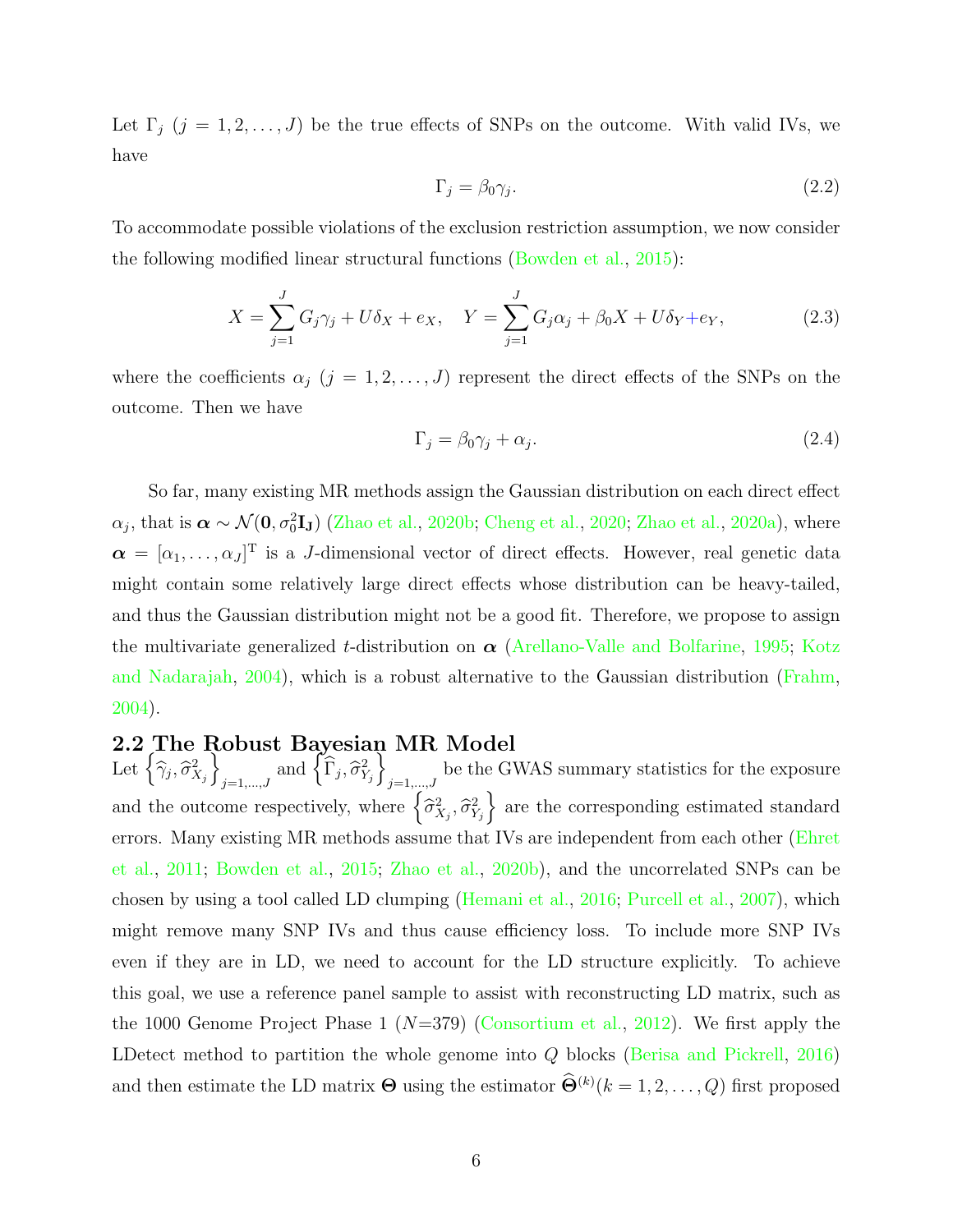by [Rothman](#page-20-5) [\(2012\)](#page-20-5). Then, the distributions of  $\hat{\gamma}$  and  $\hat{\Gamma}$  are given by

<span id="page-6-2"></span>
$$
\widehat{\gamma}|\gamma,\widehat{\Theta},\widehat{\sigma}_X \sim \mathcal{N}\left(\widehat{\sigma}_X\widehat{\Theta}\widehat{\sigma}_X^{-1}\gamma,\widehat{\sigma}_X\widehat{\Theta}\widehat{\sigma}_X\right),\tag{2.5}
$$

$$
\widehat{\Gamma}|\Gamma,\widehat{\Theta},\widehat{\sigma}_{Y} \sim \mathcal{N}\left(\widehat{\sigma}_{Y}\widehat{\Theta}\widehat{\sigma}_{Y}^{-1}\Gamma,\widehat{\sigma}_{Y}\widehat{\Theta}\widehat{\sigma}_{Y}\right),\tag{2.6}
$$

where  $\hat{\sigma}_X = \text{diag}([\hat{\sigma}_{X_1}, \dots, \hat{\sigma}_{X_J}])$  and  $\hat{\sigma}_Y = \text{diag}([\hat{\sigma}_{Y_1}, \dots, \hat{\sigma}_{Y_J}])$  are both diagonal matrices [\(Zhu and Stephens,](#page-21-5) [2017\)](#page-21-5).

To account for the presence of idiosyncratic pleiotropy, we propose to model the direct effects  $\alpha$  using the more robust multivariate generalized t-distribution [\(Arellano-Valle and](#page-17-0) [Bolfarine,](#page-17-0) [1995;](#page-17-0) [Kotz and Nadarajah,](#page-19-5) [2004;](#page-19-5) Ala-Luhtala and Piché, [2016\)](#page-17-5) whose density function is given by

<span id="page-6-1"></span>
$$
t_J(\boldsymbol{\alpha}|\boldsymbol{\Sigma}, \alpha_w, \beta_w) = \frac{f(\alpha_w + J/2)}{|\boldsymbol{\Sigma}|^{1/2} f(\alpha_w)(2\pi \beta_w)^{J/2}} \left[1 + \frac{1}{2\beta_w} (\boldsymbol{\alpha}^{\mathrm{T}} \boldsymbol{\Sigma}^{-1} \boldsymbol{\alpha})\right]^{-(\alpha_w + J/2)}
$$
  
= 
$$
\int \mathcal{N}(\boldsymbol{\alpha}|\mathbf{0}, \boldsymbol{\Sigma}/w) \mathcal{G}(w|\alpha_w, \beta_w) dw,
$$
 (2.7)

where  $\mathcal{N}(\alpha|0, \Sigma/w)$  denotes the J-dimensional Gaussian distribution with mean 0 and covariance  $\Sigma/w$ ,  $\Sigma = \sigma_0^2 \mathbf{I}_J$  is a  $J \times J$  diagonal matrix, and  $\mathcal{G}(w|\alpha_w, \beta_w)$  is the Gamma distribution of a univariate positive variable  $w$  referred to as a weight variable

<span id="page-6-0"></span>
$$
\mathcal{G}(w|\alpha_w, \beta_w) = \frac{\beta_w^{\alpha_w}}{f(\alpha_w)} w^{\alpha_w - 1} e^{-\beta_w w}, \qquad (2.8)
$$

where f denotes the Gamma function. When  $\alpha_w = \beta_w = \nu/2$  in equation [\(2.8\)](#page-6-0), the distri-bution in equation [\(2.7\)](#page-6-1) reduces to a multivariate t-distribution, where  $\nu$  is the degree of freedom. Gaussian scaled mixture representation enables the use of EM-type algorithms for statistical inference, such as the PX-VBEM [\(Yang et al.,](#page-21-3) [2020\)](#page-21-3) described in Section [2.3.](#page-7-0)

Then we denote the distribution of the latent variable  $\gamma$  as

$$
\gamma|\sigma^2 \sim \mathcal{N}\left(0, \sigma^2\right),\tag{2.9}
$$

where  $\sigma^2 = \sigma^2 \mathbf{I}_J$  is a  $J \times J$  diagonal matrix. By assuming that  $\gamma$ ,  $\alpha$  and w are latent variables, the complete data likelihood can be written as

<span id="page-6-3"></span>
$$
\Pr\left(\widehat{\Gamma},\widehat{\gamma},\alpha,\gamma,w|\widehat{\sigma}_X,\widehat{\sigma}_Y,\widehat{\Theta};\theta,h\right) = \mathcal{N}\left(\widehat{\Gamma}|\widehat{\sigma}_Y\widehat{\Theta}\widehat{\sigma}_Y^{-1}(\beta_0\gamma+\alpha),\widehat{\sigma}_Y\widehat{\Theta}\widehat{\sigma}_Y\right)\mathcal{N}\left(0,\sigma^2\mathbf{I}_{\mathbf{J}}\right) \times \mathcal{N}\left(\widehat{\gamma}|\widehat{\sigma}_X\widehat{\Theta}\widehat{\sigma}_X^{-1}\gamma,\widehat{\sigma}_X\widehat{\Theta}\widehat{\sigma}_X\right)\mathcal{N}\left(\alpha|0,\sigma_0^2\mathbf{I}_{\mathbf{J}}/w\right)\mathcal{G}\left(w|\alpha_w,\beta_w\right).
$$
\n(2.10)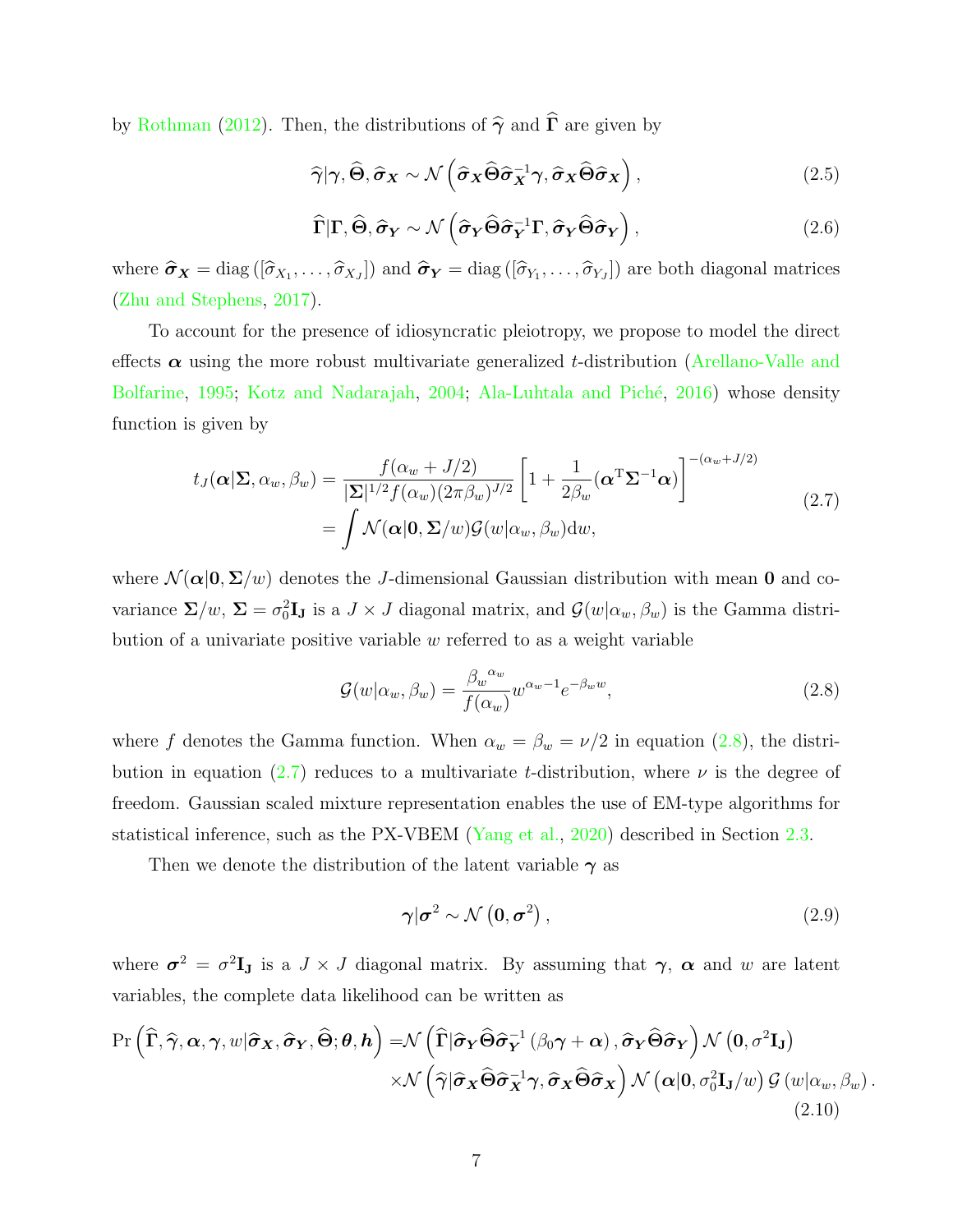#### <span id="page-7-0"></span>2.3 Estimation and Inference

The standard expectation-maximization (EM) algorithm [\(Dempster et al.,](#page-18-6) [1977\)](#page-18-6) is a popular choice for finding the maximum likelihood estimate in the presence of missing (latent) variables. However, one difficulty for implementing the EM algorithm is to calculate the marginal likelihood function which might involve difficult integration with respect to the distributions of the latent variables. In addition, the original EM algorithm might be slow [\(Liu et al.,](#page-19-4) [1998\)](#page-19-4). To address these numerical issues, we utilize a parameter expanded variational Bayesian expectation-maximization algorithm, namely, PX-VBEM [\(Yang et al.,](#page-21-3) [2020\)](#page-21-3), by replacing the EM algorithm in VB-EM [\(Beal et al.,](#page-17-3) [2003\)](#page-17-3) with PX-EM algorithm [\(Liu et al.,](#page-19-4) [1998\)](#page-19-4) to accelerate the speed of convergence. To start with, for the purpose of applying the PX-EM algorithm, the distribution of  $\hat{\gamma}$  in equation [\(2.5\)](#page-6-2) can be rewritten as follows:

$$
\widehat{\gamma}|\gamma, \widehat{\Theta}, \widehat{\sigma}_X \sim \mathcal{N}\left(\zeta \widehat{\sigma}_X \widehat{\Theta} \widehat{\sigma}_X^{-1} \gamma, \widehat{\sigma}_X \widehat{\Theta} \widehat{\sigma}_X\right). \tag{2.11}
$$

We also rewrite the complete data likelihood in equation  $(2.10)$  as:

$$
\Pr\left(\widehat{\Gamma},\widehat{\gamma},\alpha,\gamma,w|\widehat{\sigma}_X,\widehat{\sigma}_Y,\widehat{\Theta};\theta,h\right) = \mathcal{N}\left(\widehat{\Gamma}|\widehat{\sigma}_Y\widehat{\Theta}\widehat{\sigma}_Y^{-1}(\beta_0\gamma+\alpha),\widehat{\sigma}_Y\widehat{\Theta}\widehat{\sigma}_Y\right)\mathcal{N}\left(0,\sigma^2\mathbf{I}_{\mathbf{J}}\right) \times \mathcal{N}\left(\widehat{\gamma}|\zeta\widehat{\sigma}_X\widehat{\Theta}\widehat{\sigma}_X^{-1}\gamma,\widehat{\sigma}_X\widehat{\Theta}\widehat{\sigma}_X\right)\mathcal{N}\left(0,\sigma_0^2\mathbf{I}_{\mathbf{J}}/w\right)\mathcal{G}\left(w|\alpha_w,\beta_w\right),
$$
\n(2.12)

where the expanded model parameters for RBMR are  $\boldsymbol{\theta} \stackrel{\text{def}}{=} {\theta_0, \sigma_0^2, \sigma^2, \zeta}.$  Let  $q(\boldsymbol{\gamma}, \boldsymbol{\alpha}, w)$ be a variational posterior distribution. The logarithm of the marginal likelihood can be decomposed into two parts,

$$
\log \Pr\left(\widehat{\gamma}, \widehat{\Gamma} | \widehat{\sigma}_{\mathbf{X}}, \widehat{\sigma}_{\mathbf{Y}}, \widehat{\Theta}; \theta, \mathbf{h}\right) \n= \mathbb{E}_{q(\gamma, \alpha, w)} \left[ \log \Pr\left(\widehat{\gamma}, \widehat{\Gamma} | \widehat{\sigma}_{\mathbf{X}}, \widehat{\sigma}_{\mathbf{Y}}, \widehat{\Theta}; \theta, \mathbf{h}\right) \right] \n= \mathcal{L}(q) + \mathbb{KL}(q || p),
$$
\n(2.13)

where

$$
\mathcal{L}(q) = \mathbb{E}_{q(\gamma,\alpha,w)} \left[ \log \frac{\Pr\left(\widehat{\gamma}, \widehat{\Gamma}, \gamma, \alpha, w | \widehat{\sigma}_X, \widehat{\sigma}_Y, \widehat{\Theta}; \theta, h\right)}{q(\gamma, \alpha, w)} \right],
$$
\n
$$
\mathbb{KL}(q||p) = \mathbb{E}_{q(\gamma,\alpha,w)} \left[ \log \frac{q(\gamma, \alpha, w)}{p\left(\gamma, \alpha, w | \widehat{\gamma}, \widehat{\Gamma}, \widehat{\sigma}_X, \widehat{\sigma}_Y, \widehat{\Theta}; \theta, h\right)} \right].
$$
\n(2.14)

Given that the  $\mathcal{L}(q)$  is an evidence lower bound (ELBO) of the marginal log-likelihood, the non-negative Kullback-Leibler (KL) divergence  $\mathbb{KL}(q||p)$  is equal to zero if and only if the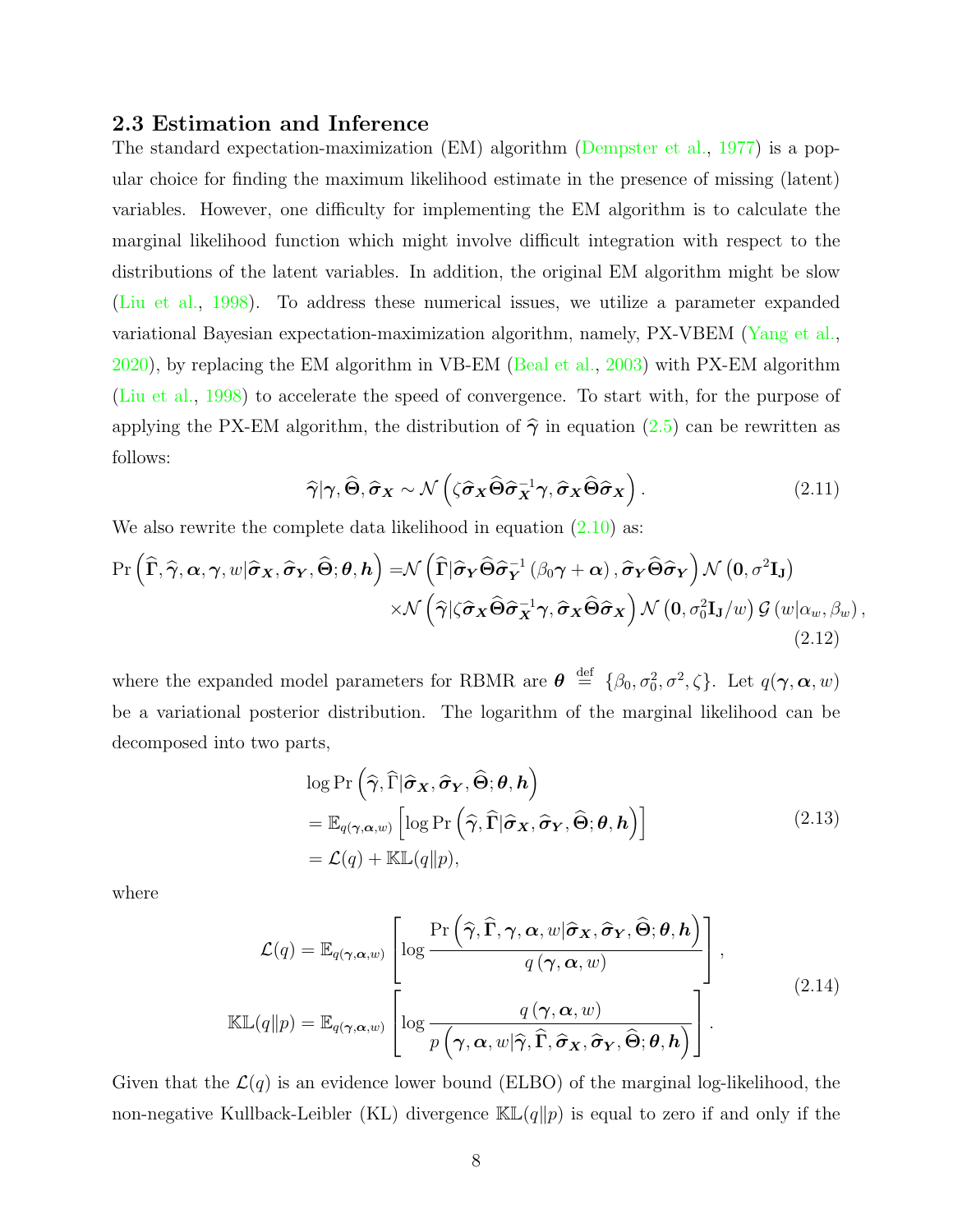variational posterior distribution is equal to the true posterior distribution. Minimizing the KL divergence is equivalent to maximizing ELBO. Before calculating the maximization of ELBO, due to the fact that latent variables are independent of each other, the decomposition form of the posterior distribution  $q(\gamma, \alpha, w)$  is obtained using the mean field assumption [\(Blei](#page-17-6) [et al.,](#page-17-6) [2017\)](#page-17-6),

$$
q(\boldsymbol{\gamma}, \boldsymbol{\alpha}, w) = \prod_{j=1}^{J} q(\gamma_j) \prod_{j=1}^{J} q(\alpha_j) q(w).
$$
 (2.15)

In the PX-VB-E step, the optimal variational posterior distributions for  $\gamma$ ,  $\alpha$  and w can be written as:

$$
q\left(\gamma|\mu_{\gamma_j}, \sigma_{\gamma_j}^2\right) = \prod_{j=1}^J \mathcal{N}\left(\mu_{\gamma_j}, \sigma_{\gamma_j}^2\right), \ q\left(\alpha|\mu_{\alpha_j}, \sigma_{\alpha_j}^2\right) = \prod_{j=1}^J \mathcal{N}\left(\mu_{\alpha_j}, \sigma_{\alpha_j}^2\right),
$$
  

$$
q\left(w|\widetilde{\alpha}_w, \widetilde{\beta}_w\right) = \mathcal{G}\left(\widetilde{\alpha}_w, \widetilde{\beta}_w\right).
$$
 (2.16)

The updating equations for the parameters are given by

$$
-\frac{1}{2\sigma_{\gamma_j}^2} = -\frac{\beta_0^2}{2} \frac{\hat{\Theta}_{jj}}{\sigma_{Y_j}^2} - \frac{\zeta^2 \hat{\Theta}_{jj}}{2\sigma_{X_j}^2} - \frac{1}{2\sigma^2},
$$
\n
$$
\frac{\mu_{\gamma_j}}{\sigma_{\gamma_j}^2} = \beta_0 \frac{\hat{\Gamma}_j}{\sigma_{Y_j}^2} - \frac{\beta_0^2}{\sigma_{Y_j}} \left( \sum_{j' \neq j} \frac{\left[ \gamma_j \right] \hat{\Theta}_{jj'}}{\sigma_{Y_j}} \right) - \frac{\beta_0}{\sigma_{Y_j}} \left( \sum_{j'=1}^J \frac{\left[ \alpha_j \right] \hat{\Theta}_{jj'}}{\sigma_{Y_j}^2} \right) + \frac{\zeta \hat{\gamma}_j}{\sigma_{X_j}^2} - \frac{\zeta^2}{\sigma_{X_j}} \left( \sum_{j' \neq j} \frac{\left[ \gamma_j \right] \hat{\Theta}_{jj'}}{\sigma_{X_j}^2} \right),
$$
\n
$$
-\frac{1}{2\sigma_{\alpha_j}^2} = -\frac{1}{2} \frac{\hat{\Theta}_{jj}}{\sigma_{Y_j}^2} - \frac{\left[ w \right]}{2\sigma_0^2},
$$
\n
$$
\frac{\mu_{\alpha_j}}{\sigma_{\alpha_j}^2} = \frac{\hat{\Gamma}_j}{\sigma_{Y_j}^2} - \frac{\beta_0}{\sigma_{Y_j}} \sum_{j'=1}^J \frac{\hat{\Theta}_{jj'} \left[ \gamma_{j'} \right]}{\sigma_{Y_j'}} - \frac{1}{\sigma_{Y_j}} \sum_{j' \neq j} \frac{\left[ \alpha_{j'} \right] \hat{\Theta}_{jj'}}{\sigma_{Y_j'}},
$$
\n
$$
\tilde{\alpha}_w = \alpha_w + \frac{J}{2},
$$
\n
$$
\tilde{\beta}_w = \beta_w + \sum_{j=1}^J \frac{\left[ \alpha_j^2 \right]}{\sigma_0^2}.
$$
\n(2.17)

where  $[\gamma_{j'}] \stackrel{\text{def}}{=} E_q(\gamma_{j'}), [\alpha_{j'(j)}] \stackrel{\text{def}}{=} E_q(\alpha_{j'(j)})$  and  $[w] \stackrel{\text{def}}{=} E_q(w)$ .

In the PX-VB-M step, by setting the derivate of the ELBO to be zero, the model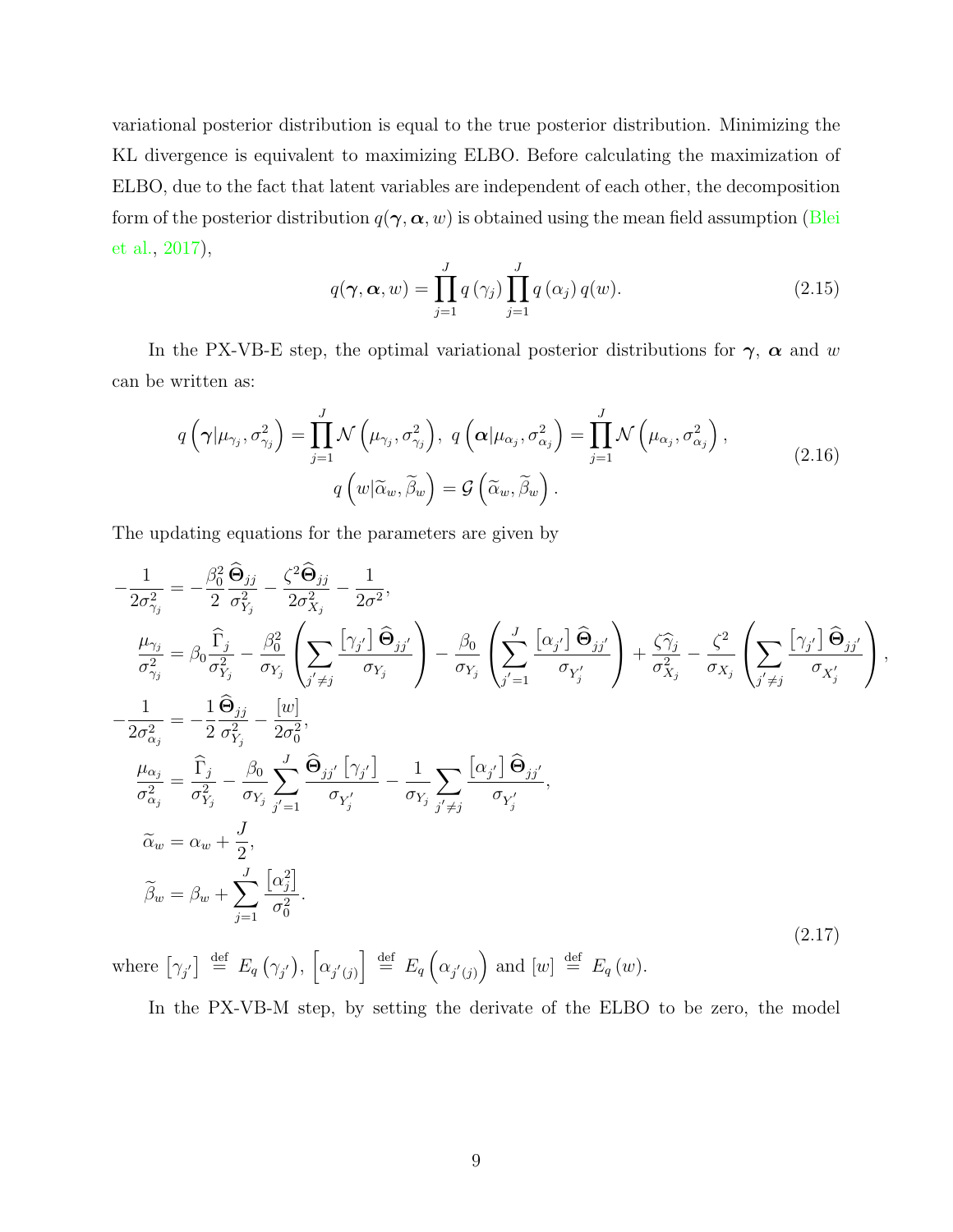parameters  $\boldsymbol{\theta}$  can be obtained as:

$$
\beta_0 = \left\{ \mu_\gamma^{\mathrm{T}} \hat{\sigma}_Y^{-1} \hat{\Theta} \hat{\sigma}_Y^{-1} \mu_\gamma + \text{Tr} \left( \hat{\sigma}_Y^{-1} \hat{\Theta} \hat{\sigma}_Y^{-1} \mathbf{S}_\gamma \right) \right\}^{-1} \left( \hat{\Gamma}^{\mathrm{T}} \hat{\sigma}_Y^{-2} \mu_\gamma - \mu_\alpha^{\mathrm{T}} \hat{\sigma}_Y^{-1} \hat{\Theta} \hat{\sigma}_Y^{-1} \mu_\gamma \right),
$$
\n
$$
\sigma^2 = \left\{ \mu_\gamma^{\mathrm{T}} \mu_\gamma + \text{Tr} \left( \mathbf{S}_\gamma \right) \right\} / J,
$$
\n
$$
\sigma_0^2 = \left\{ \tilde{\alpha}_w \left( \mu_\alpha^{\mathrm{T}} \mu_\alpha + \text{Tr} \left( \mathbf{S}_\alpha \right) \right) \right\} / J \tilde{\beta}_w,
$$
\n
$$
\zeta = \left\{ \mu_\gamma^{\mathrm{T}} \hat{\sigma}_X^{-1} \hat{\Theta} \hat{\sigma}_X^{-1} \mu_\gamma + \text{Tr} \left( \hat{\sigma}_X^{-1} \hat{\Theta} \hat{\sigma}_X^{-1} \mathbf{S}_\gamma \right) \right\}^{-1} \left( \hat{\gamma}^{\mathrm{T}} \hat{\sigma}_X^{-2} \mu_\gamma \right),
$$
\n(2.18)

where  $\boldsymbol{\mu}_{\boldsymbol{\gamma}} = (\mu_{\gamma_1}, \dots, \mu_{\gamma_J})^{\mathrm{T}}, \ \boldsymbol{\mu}_{\boldsymbol{\alpha}} = (\mu_{\alpha_1}, \dots, \mu_{\alpha_J})^{\mathrm{T}}, \ \mathbf{S}_{\boldsymbol{\gamma}} = \text{diag}\left([\sigma_{\gamma_1}^2, \dots, \sigma_{\gamma_J}^2]\right) \text{ and } \mathbf{S}_{\boldsymbol{\alpha}} =$ diag  $([\sigma_{\alpha_1}^2,\ldots,\sigma_{\alpha_J}^2])$ . Finally, we use the updated model parameters  $\boldsymbol{\theta}$  to construct the evidence lower bound to check the convergence. Since we adopt PX-EM algorithm, the reduction step should be used to process the obtained parameters. More technical details can be found in the Supplementary Materials.

After obtaining an estimate of the causal effect, we further calculate the standard error according to the property of likelihood ratio test (LRT) statistics which asymptotically follows the  $\chi^2$  under the null hypothesis [\(Van der Vaart,](#page-20-6) [2000\)](#page-20-6). We first formulatey the statistical tests to examine the association between the risk factor and the outcome.

$$
\mathcal{H}_0: \beta_0 = 0 \qquad \mathcal{H}_a: \beta_0 \neq 0,\tag{2.19}
$$

the likelihood ratio test (LRT) statistics for the causal effect is given by:

<span id="page-9-0"></span>
$$
\mathbf{\Lambda} = 2\left(\log \Pr\left(\widehat{\boldsymbol{\gamma}}, \widehat{\Gamma} | \widehat{\boldsymbol{\sigma}}_{\mathbf{X}}, \widehat{\boldsymbol{\sigma}}_{\mathbf{Y}}, \widehat{\boldsymbol{\Theta}}; \mathbf{h}, \widehat{\boldsymbol{\theta}}^{ML}\right) - \log \Pr\left(\widehat{\boldsymbol{\gamma}}, \widehat{\Gamma} | \widehat{\boldsymbol{\sigma}}_{\mathbf{X}}, \widehat{\boldsymbol{\sigma}}_{\mathbf{Y}}, \widehat{\boldsymbol{\Theta}}; \mathbf{h}, \widehat{\boldsymbol{\theta}}_0^{ML}\right)\right),\tag{2.20}
$$

where  $\hat{\boldsymbol{\theta}}_0^{ML}$  $\hat{\mathbf{\theta}}^{ML}$  and  $\hat{\mathbf{\theta}}^{ML}$  are collections of parameter estimates obtained by maximizing the marginal likelihood under the null hypothesis  $\mathcal{H}_0$  and under the alternative hypothesis  $\mathcal{H}_a$ . We utilize PX-VBEM algorithm to maximize the ELBO to get the  $\hat{\theta}$  and  $\hat{\theta}_0$  instead of maximizing the marginal likelihood to overcome the computational intractability. Although PX-VBEM produces accurate posterior mean estimates [\(Blei et al.,](#page-17-6) [2017;](#page-17-6) [Dai et al.,](#page-18-7) [2017;](#page-18-7) [Yang et al.,](#page-21-6) [2018\)](#page-21-6), it would underestimate the marginal variance because we use the estimated posterior distribution from the ELBO to approximate the marginal likelihood in equation [\(2.20\)](#page-9-0) [\(Wang and Titterington,](#page-21-7) [2005\)](#page-21-7). Thus, we calibrate ELBO by plugging our estimates  $(\widehat{\theta}$  and  $\widehat{\theta}_0)$  from PX-VBEM into the equation [\(2.20\)](#page-9-0) to construct the test statistics [\(Yang](#page-21-3) [et al.,](#page-21-3) [2020\)](#page-21-3):

$$
\Lambda' = 2\left(\log \Pr\left(\widehat{\boldsymbol{\gamma}}, \widehat{\Gamma} | \widehat{\boldsymbol{\sigma}}_{\boldsymbol{X}}, \widehat{\boldsymbol{\sigma}}_{\boldsymbol{Y}}, \widehat{\boldsymbol{\Theta}}; \boldsymbol{h}, \widehat{\boldsymbol{\theta}}\right) - \log \Pr\left(\widehat{\boldsymbol{\gamma}}, \widehat{\Gamma} | \widehat{\boldsymbol{\sigma}}_{\boldsymbol{X}}, \widehat{\boldsymbol{\sigma}}_{\boldsymbol{Y}}, \widehat{\boldsymbol{\Theta}}; \boldsymbol{h}, \widehat{\boldsymbol{\theta}}_0\right)\right).
$$
(2.21)

Then, we can get the well-calibrated standard error as  $\hat{se}(\beta_0) = \beta_0/$  $\overline{\Lambda ^{^{\prime }}}$  .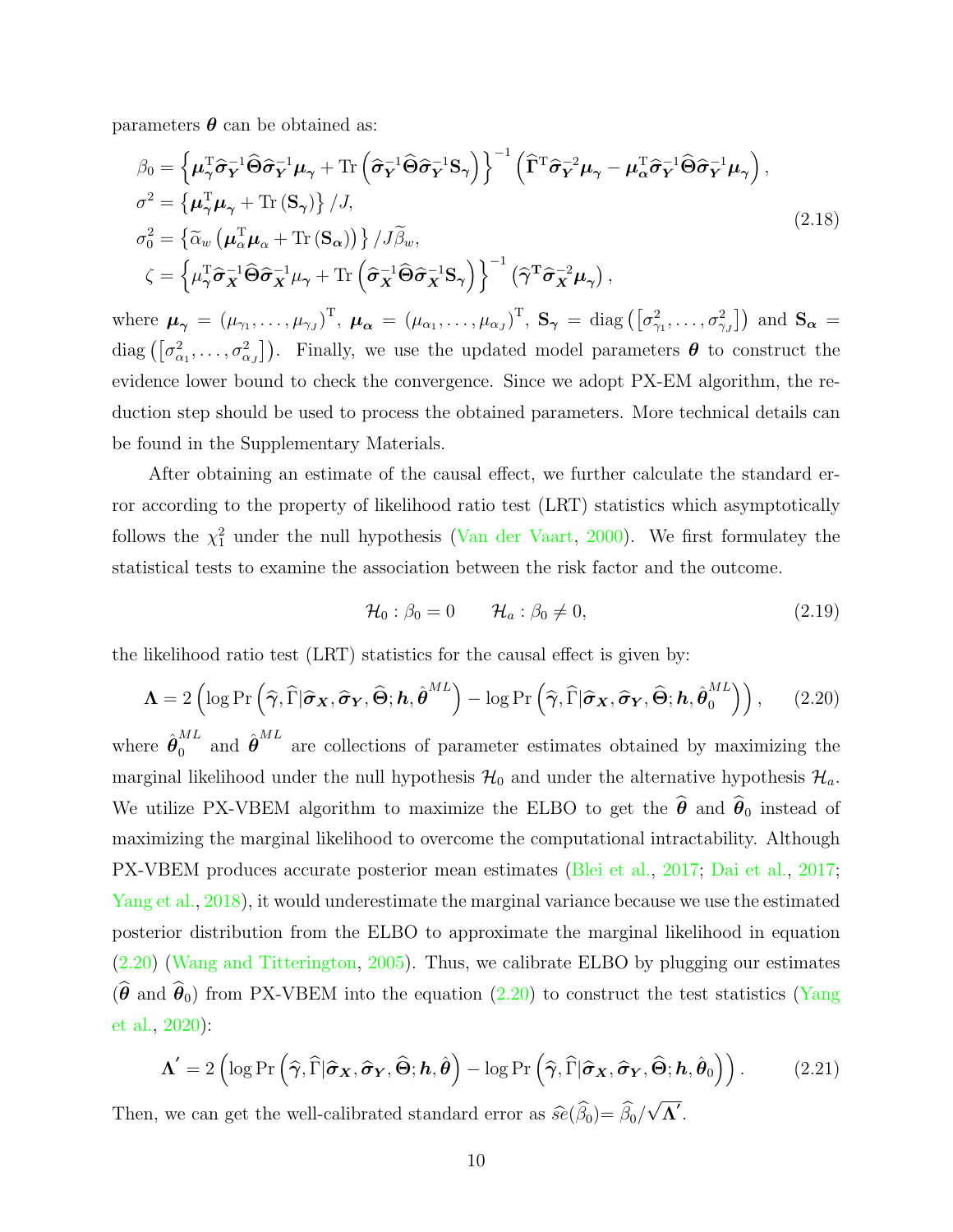### <span id="page-10-0"></span>3. Simulation Studies

Although our proposed method is based on GWAS summary level data, we still simulate the individual-level data to better mimic real genetic data sets. Specifically, the data sets are generated according to the following models:

<span id="page-10-1"></span>
$$
\mathbf{X} = \mathbf{G}_X \boldsymbol{\gamma} + \mathbf{U}_X \boldsymbol{\eta}_X + \boldsymbol{\varepsilon}_X, \quad \mathbf{Y} = \beta_0 \mathbf{X} + \mathbf{G}_Y \boldsymbol{\alpha} + \mathbf{U}_Y \boldsymbol{\eta}_Y + \boldsymbol{\varepsilon}_Y, \tag{3.1}
$$

where  $\boldsymbol{X} \in \mathbb{R}^{n_X \times 1}$  is the exposure vector,  $\boldsymbol{Y} \in \mathbb{R}^{n_Y \times 1}$  is the outcome vector,  $\mathbf{G}_{\boldsymbol{X}} \in \mathbb{R}^{n_X \times J}$ and  $\mathbf{G_Y} \in \mathbb{R}^{n_Y \times J}$  are the genotype datasets for the exposure  $\boldsymbol{X}$  and the outcome  $\boldsymbol{Y}, \mathbf{U_X} \in$  $\mathbb{R}^{n_x \times N_0}$  and  $\mathbf{U_Y} \in \mathbb{R}^{n_Y \times N_0}$  are matrices for confounding variables,  $n_X$  and  $n_Y$  are the corresponding sample sizes of exposure  $X$  and outcome  $Y$ ,  $J$  is the number of genotyped SNPs. The error terms  $\varepsilon_X$  and  $\varepsilon_Y$  are independent noises generated from  $\mathcal{N}(0, \sigma_{\varepsilon_X}^2 \mathbf{I}_{n_X})$ and  $\mathcal{N}(\mathbf{0}, \sigma_{\varepsilon_{\mathbf{Y}}}^2 \mathbf{I}_{n_{\mathbf{Y}}})$ , where the values of  $\sigma_{\varepsilon_{\mathbf{X}}}^2$  and  $\sigma_{\varepsilon_{\mathbf{Y}}}^2$  are around 0.8 and 0.4 on average, respectively. In model [\(3.1\)](#page-10-1),  $\beta_0$  is the true causal effect and  $\alpha$  represents the direct effect of the SNPs on the outcome not mediated by the exposure variable, where  $\alpha_j \stackrel{i.i.d}{\sim} \mathcal{N}(0, \sigma_0^2)$ ,  $j = 1, 2, \ldots, 500$ . To simulate the idiosyncratic pleiotropy, we randomly select 5% of IVs so that their direct effect  $\alpha_j$ s have mean 0 and standard deviation  $40\sigma_0$ , where  $\sigma_0^2 = 0.008$ .

An external reference panel  $\mathbf{G}_r \in \mathbb{R}^{n_r \times J}$  is chosen for estimating the LD matrix among SNPs, where  $n_r = 5000$  is the sample size of the chosen reference panel. We used the R package MR.LDP to generate the genotype matrices  $\mathbf{G}_{\mathbf{X}}, \mathbf{G}_{\mathbf{Y}}$  and  $\mathbf{G}_{\mathbf{r}}$  by mimicking the LD structure in the CAD-CAD data set as in Section [4.](#page-12-0) We fix  $n_X = n_Y = 20000$ . The number of blocks is set to be 10 and the number of SNPs within each block is 50. Thus, the total number of SNPs is  $J = 500$ . The confounders are generated as follows:

$$
\mathbf{U}_{\mathbf{X}} = \mathbf{G}_{\mathbf{X}} \boldsymbol{\phi}_{\mathbf{X}} + \boldsymbol{\xi}_{\mathbf{U}_{\mathbf{X}}},\tag{3.2}
$$

$$
\mathbf{U}_{\mathbf{Y}} = \mathbf{G}_{\mathbf{Y}} \boldsymbol{\phi}_{\mathbf{Y}} + \boldsymbol{\xi}_{\mathbf{U}_{\mathbf{Y}}}.\tag{3.3}
$$

Each row of  $\phi_X$  and  $\phi_Y$  is sampled from  $\mathcal{N}(\mathbf{0}, \sigma_{\phi_X}^2 \mathbf{I}_{n_X})$  and  $\mathcal{N}(\mathbf{0}, \sigma_{\phi_Y}^2 \mathbf{I}_{n_Y})$ , where  $\sigma_{\phi_X} =$  $\sigma_{\phi_Y} = 0.01$ , respectively. We sample each column of  $\xi_{U_X}$  and  $\xi_{U_Y}$  from a standard normal distribution, while each row of the corresponding coefficients  $\boldsymbol{\eta}_{\boldsymbol{X}} \in \mathbb{R}^{N_0 \times 1}$  and  $\boldsymbol{\eta}_{\boldsymbol{Y}} \in \mathbb{R}^{N_0 \times 1}$ of the confounders is sampled from a multivariate normal distribution  $\mathcal{N}(\mathbf{0}, \mathbf{S}_n)$  where the diagonal elements of  $S_{\eta} \in \mathbb{R}^{2 \times 2}$  are 1 and the off-diagonal elements are 0.85.

The signal magnitude for  $\alpha$  is controlled by the heritability  $h_{\alpha}$  due to systematic pleiotropy,  $h_{\alpha}^2 = \frac{\text{var}(\mathbf{G_Y}\alpha)}{\text{var}(\mathbf{Y})} = 0.05$ . The signal magnitude for  $\gamma$  is chosen such that the heritability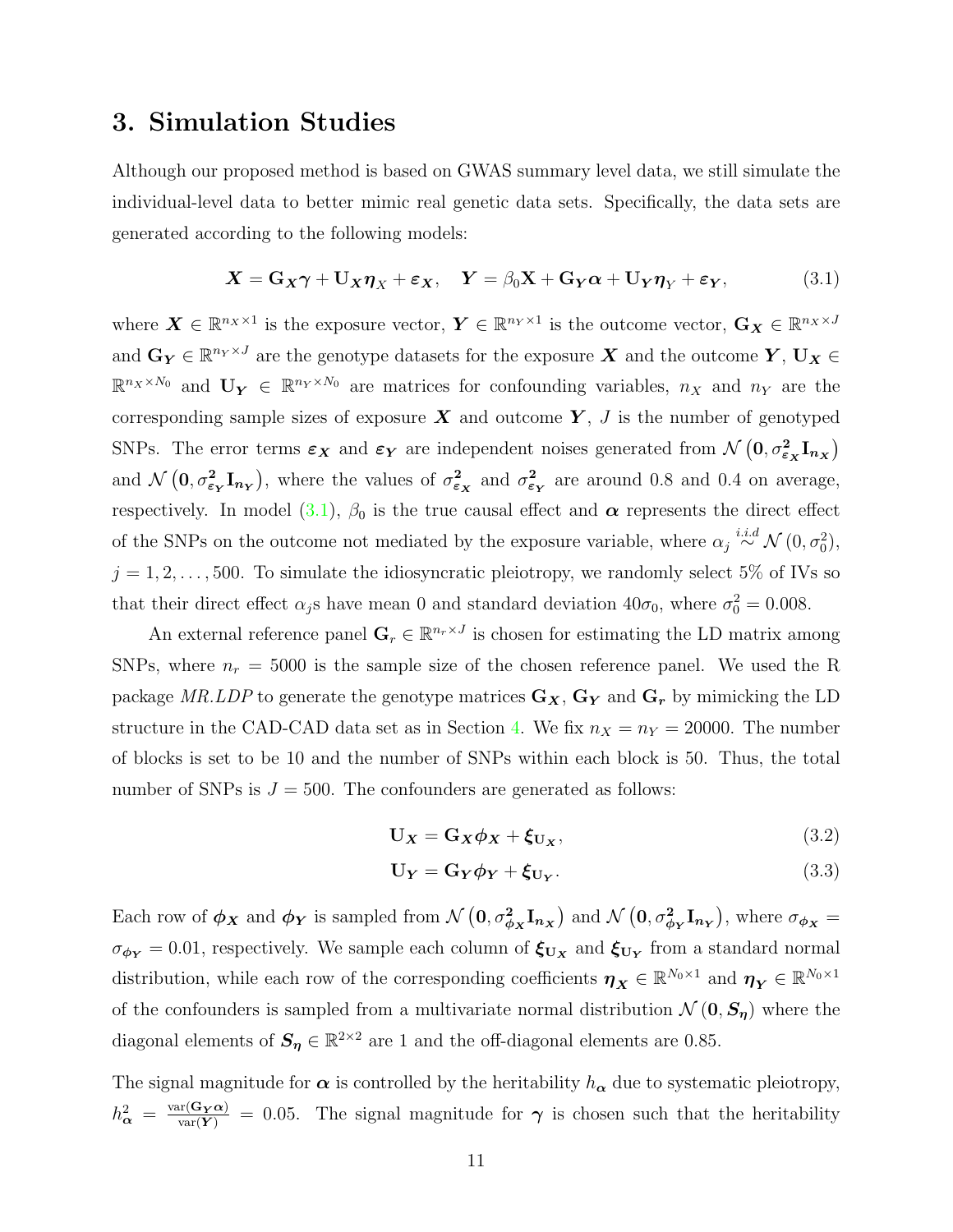

Figure 1: Comparisons of MR methods affected by the LD and pleiotropy. Figure (a) is a boxplot, Figure (b) contains point estimates and 95% confidence intervals, Figure (c) contains all the type I error rates of the methods.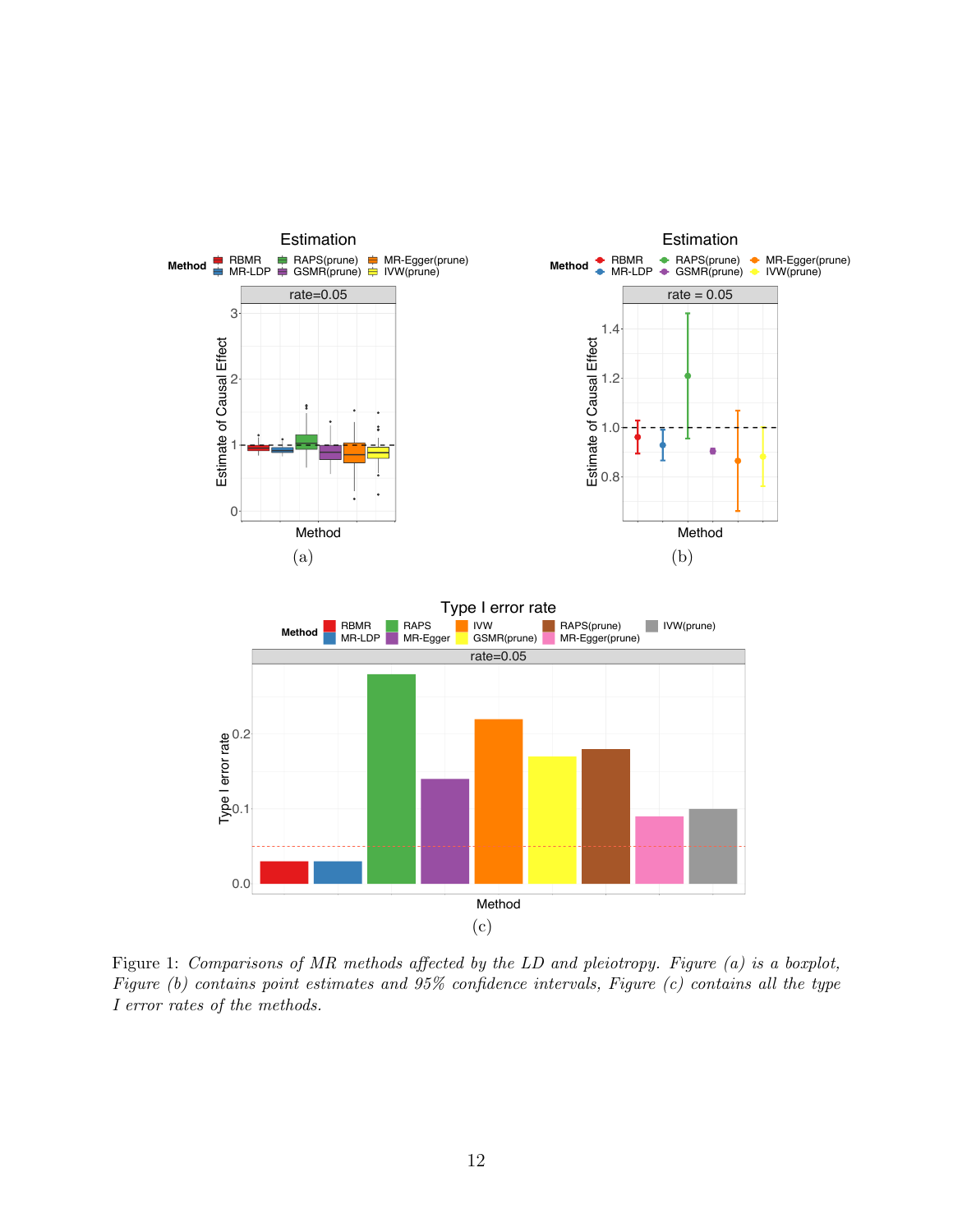| R     | $Bias\%$  | RMSE%   | Cover% |
|-------|-----------|---------|--------|
| 0.962 | $-3.837$  | 7.583   | 94.000 |
| 0.929 | $-7.107$  | 8.834   | 86.000 |
| 0.905 | $-9.549$  | 18.728  | 5.000  |
| 1.210 | 20.981    | 155.223 | 87.000 |
| 0.865 | $-13.484$ | 27.689  | 86.000 |
| 0.882 | $-11.768$ | 19.996  | 73.000 |
|       |           |         |        |

Table 1: Comparisons of the point estimates in the terms of bias%, RMSE% and the coverage probabilities.

 $h^2_{\gamma} = \frac{\text{var}(\beta_0 \mathbf{G_X} \gamma)}{\text{var}(\mathbf{Y})} = 0.1$ . Then we control the heritability for **X** at 0.1. The true causal effect  $\beta_0$  is set to be 1.

We first run single-variant genetic association analysis for the exposure and the outcome respectively, and then we obtain the summary-level statistics  $\{\hat{\gamma}_j, \Gamma_j\}_{j=1,2,\dots,500}$  with their corresponding standard errors  $\{\hat{\sigma}_{X_j}, \hat{\sigma}_{Y_j}\}_{j=1,2,\dots,500}$ . Then we use the summary-level data to conduct MR analyses using the proposed RBMR, MR-LDP, MR-Egger, RAPS, GSMR and IVW methods. As the prerequisite for MR-Egger, RAPS and IVW methods is that the instrumental variables are independent of each other, we perform LD pruning by controlling the LD  $r^2$  at the threshold 0.05 [\(Zhu et al.,](#page-21-2) [2018\)](#page-21-2). We repeat the simulations for 500 times.

We evaluate the type-I error rates under the null that  $\beta_0 = 0$  and evaluate the estimation accuracy of point estimates under the alternative that  $\beta_0 = 1$ . Figure 1 shows the type-I error rates and point estimates for all the methods. As shown in Figure 1(c), the proposed RBMR and MR-LDP methods control the type-I errors at the nominal level 0.05. Although after LD pruning, genetic variants are independent, however, the competing methods, GSMR, RAPS, MR-Egger and IVW still fail to control the type-I error because of the presence of idiosyncratic pleiotropy. We found that our method RBMR and MR-LDP are more stable than the other four methods as shown in Figure 1(a). But we found that our method RBMR is more accurate than MR-LDP in terms of relative bias, root mean square error (RMSE%) and coverage probabilities as shown in Figure 1(b) and Table 1. We conducted more simulation studies and obtain essentially the same conclusion. Detailed results are provided in the Supplementary Materials.

# <span id="page-12-0"></span>4. Real Data Analysis

In this section, we analyzed four real data sets to demonstrate the performance of our proposed method. The 1000 Genome Project Phase 1 (1KGP) is used as the reference panel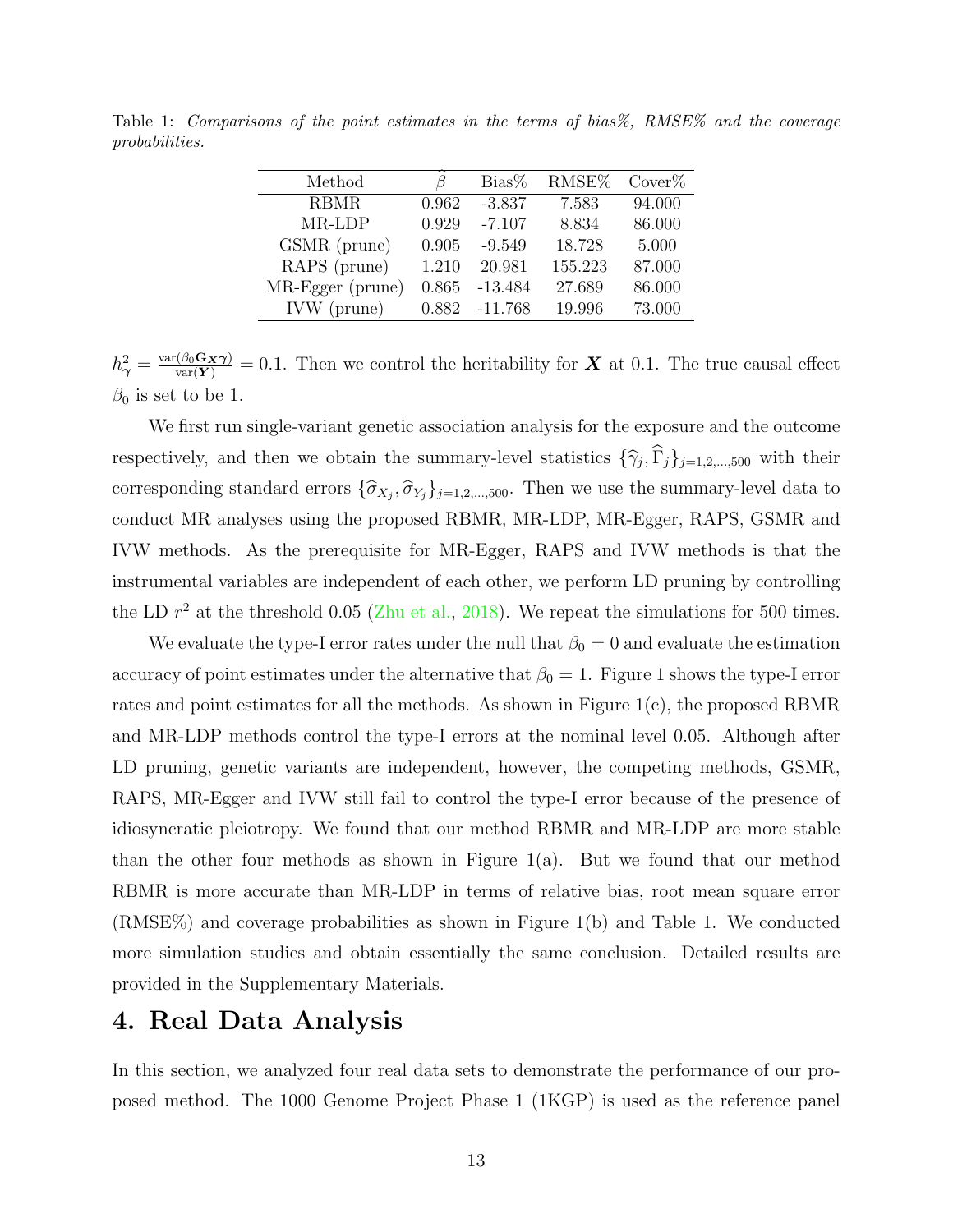to compute the LD matrix [\(Consortium et al.,](#page-18-5) [2012\)](#page-18-5). We first analyze two benchmark data sets commonly used for method comparison purpose, then we will estimate the causal effect of coronary artery disease (CAD) on the risk of critically ill COVID-19 outcome defined as those who end up on respiratory support or die from COVID-19. We also estimate the causal effect of low-density lipoprotein (LDL) cholesterol on the risk of Alzheimer's disease.

The first benchmark data analysis is based on the summary-level data sets from two non-overlapping GWAS studies for the coronary artery disease (CAD), usually referred to as the CAD-CAD data. The true causal effect should be exactly one. The selection data set is from the Myocardial Infarction Genetics in the UK Biobank , the exposure data is from the Coronary Artery Disease (C4D) Genetics Consortium [\(Consortium et al.,](#page-18-8) [2011\)](#page-18-8), and the outcome data is from the transatlantic Coronary Artery Disease Genome Wide Replication and Meta-analysis (CARDIoGRAM) [\(Schunkert et al.,](#page-20-7) [2011\)](#page-20-7). We first filter the genetic variants using the selection data under different association  $p$ -value thresholds  $(p$ -value  $\leq 1 \times 10^{-4}, 5 \times 10^{-4}, 1 \times 10^{-3}$ . Then we applied our proposed RBMR method and the MR-LDP to all the selected and possibly correlated SNPs by accounting for the LD structure explicitly. We applied the GSMR, IVW, MR-Egger and MR-RAPS methods using the independent SNPs after LD pruning at the LD threshold 0.05. We obtain causal effect point estimates and the corresponding 95% confidence intervals (CI) as shown in Figure 2(a). We found that our proposed RBMR method outperforms other methods because it has the smallest bias and shortest confidence intervals for a range of p-value thresholds. Our proposed method RBMR used all selected SNPs (without LD pruning) in the selection data set and thus we might obtain more accurate causal effect estimate. However, other methods might be biased due to the pruning process, because the pruning process might filter out the 'good' IVs and keep the 'bad' IVs.

To further investigate the performance of our proposed RBMR method, we consider the case that both the exposure and outcome are body mass index (BMI). We select SNPs based on previous research [\(Locke et al.,](#page-20-8) [2015\)](#page-20-8). The exposure is the BMI for physically active men and the outcome is the BMI for physically active women, both are of European ancestry ([https://portals.broadinstitute.org/collaboration/giant/index.](https://portals.broadinstitute.org/collaboration/giant/index.php/GIANT_consortium_data_files#2018_GIANT_and_UK_BioBank_Meta_Analysis_for_Public_Release) [php/GIANT\\_consortium\\_data\\_files#2018\\_GIANT\\_and\\_UK\\_BioBank\\_Meta\\_Analysis\\_for\\_P](https://portals.broadinstitute.org/collaboration/giant/index.php/GIANT_consortium_data_files#2018_GIANT_and_UK_BioBank_Meta_Analysis_for_Public_Release)ublic\_ [Release](https://portals.broadinstitute.org/collaboration/giant/index.php/GIANT_consortium_data_files#2018_GIANT_and_UK_BioBank_Meta_Analysis_for_Public_Release)). The point estimates and the corresponding 95% confidence intervals are shown in Figure 2(b). We found that our proposed RBMR method has smaller bias than other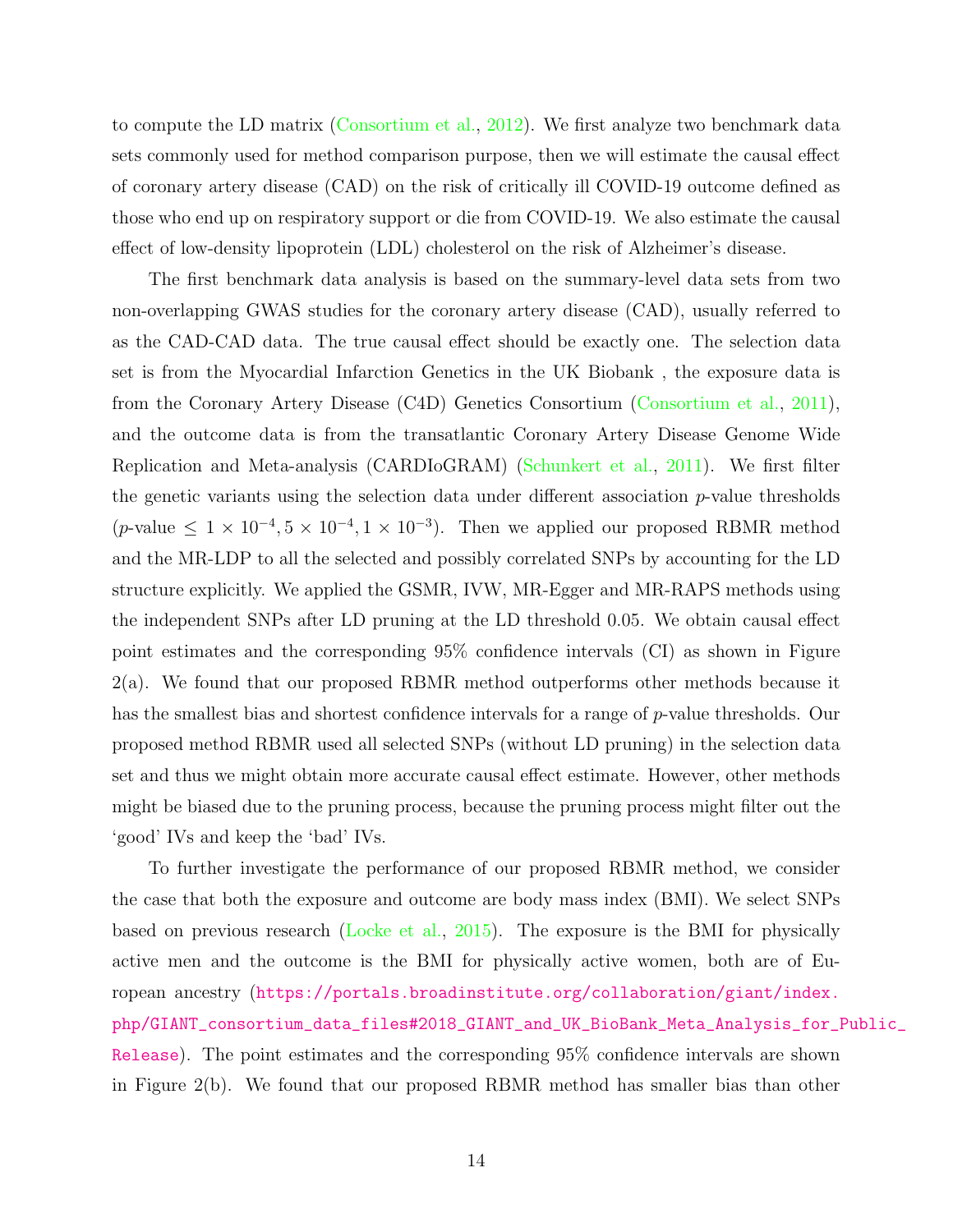

Figure 2: The results of CAD-CAD and BMI-BMI using 1KGP as the reference panel with shrinkage parameter  $\lambda = 0.15$ . The SNPs are selected at the three thresholds (p-value  $\leq 1 \times 10^{-4}$ ,  $5 \times 10^{-4}$ ,  $1 \times$  $10^{-3}$ ).

competing methods. More numerical results are provided in the Supplementary Materials.

We apply our proposed RBMR method together with other competing methods to estimate the causal effect of CAD on the risk of critically ill coronavirus disease 2019 (COVID-19) defined as those who end up on respiratory support or die from COVID-19. Specifically, the selection data set is the Myocardial Infraction Genetics in the UK Biobank and the exposure data set is from [Consortium et al.](#page-18-8) [\(2011\)](#page-18-8). The outcome is obtained from Freeze 5 (January 2021) of the COVID-19 Host Genetics Initiative (COVID-19 HGI) Genome-Wide Association Study [\(Initiative et al.,](#page-19-7) [2020\)](#page-19-7) (<https://www.covid19hg.org/results/>). The data combines the genetic data of 49562 patients and two million controls from 46 studies across 19 countries [\(Initiative et al.,](#page-19-8) [2021\)](#page-19-8). We mainly consider the GWAS data on the 6179 cases with critical illness due to COVID-19 and 1483780 controls from the general populations in our analysis. We use the selection data with p-value  $\leq 1 \times 10^{-4}$  threshold to select genetic variants as IVs. As shown in Figure 3(a), we found a significant effect of CAD on the risk of critically ill COVID-19 using our RBMR method ( $\hat{\beta} = 0.261$ , p-value = 0.008, 95% CI  $= (0.067, 0.454)$ , MR-LDP ( $\hat{\beta} = 0.258$ , p-value = 0.009, 95% CI = (0.065, 0.452)), GSMR  $(\hat{\beta} = 0.201, p$ -value = 0.045, 95% CI = (0.004, 0.398)), MR-Egger ( $\hat{\beta} = 0.313, p$ -value = 0.036, 95% CI = (0.020, 0.605)) and IVW ( $\hat{\beta} = 0.201$ , p-value = 0.045, 95% CI = (0.005, 0.397)). However, the result of GSMR ( $\hat{\beta} = 0.268$ , p-value = 0.073, 95% CI = (-0.025,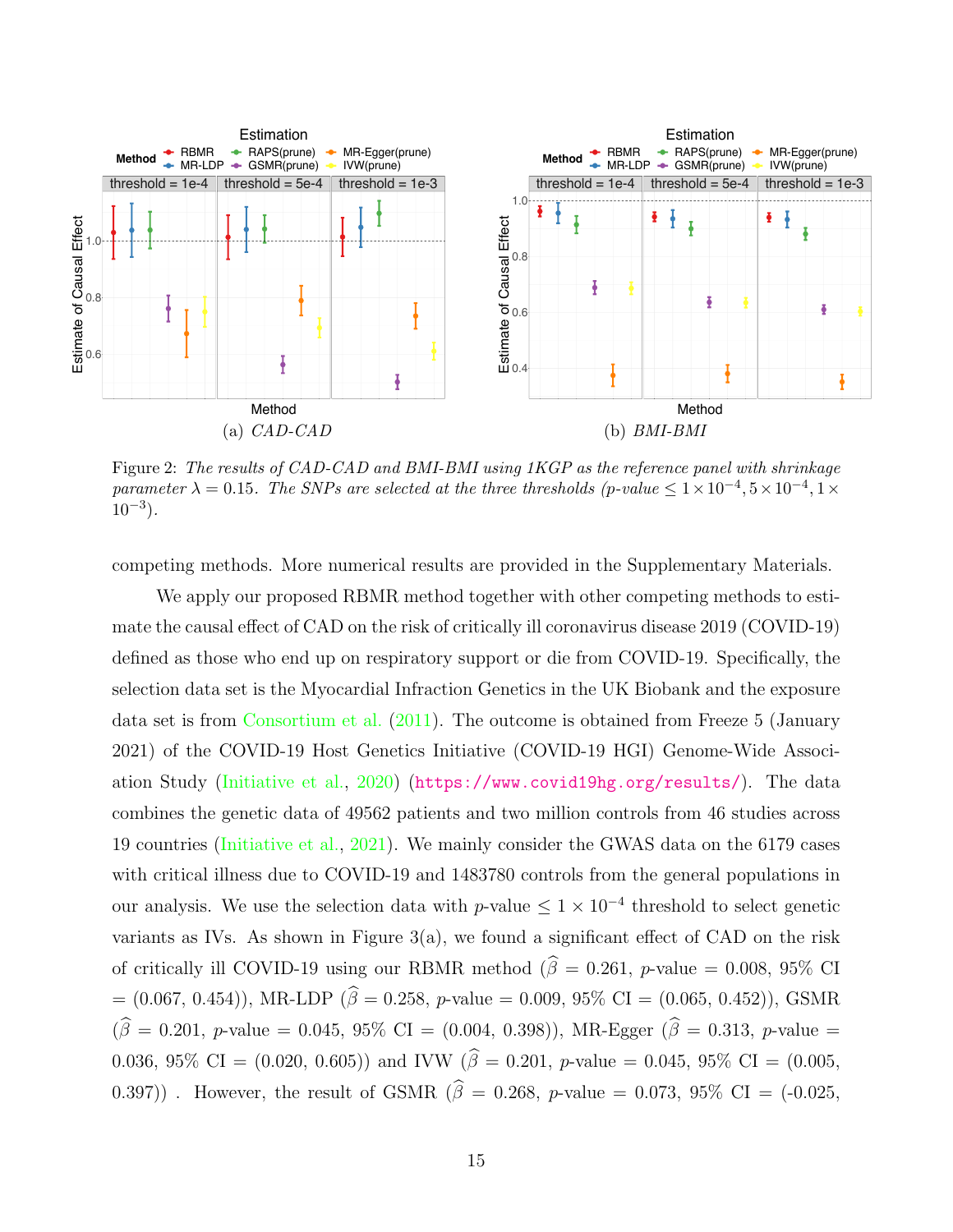

<span id="page-15-0"></span>Figure 3: The results of CAD-COVID-19 using 1KGP as the reference panel with shrinkage parameter  $\lambda = 0.1$ . The SNPs are selected at the threshold (p-value  $\leq 1 \times 10^{-4}$ ). Each point of the scatter plot in Figure [\(b\)](#page-15-0) is augmented by the standard errors of  $\widehat{\Gamma}_i$  and  $\widehat{\gamma}_i$  on the vertical and horizontal sides respectively. Dashed lines are the slopes fitted by the six methods.

 $(0.561)$ ) is not significant (p-value  $> 0.05$ ). Our RBMR is more accurate as its confidence interval is slightly shorter and its p-value is more significant.

We further apply our proposed RBMR and other competing methods to estimate the causal effect of LDL cholesterol on the risk of Alzheimer's disease. The selection data set is from [Teslovich et al.](#page-20-9) [\(2010\)](#page-20-9) with 95454 individuals, and the exposure data set is from [Willer et al.](#page-21-8) [\(2013\)](#page-21-8) with 188577 individuals. The outcome data set is obtained from the stage 1 meta-analysis of four GWAS samples  $(n = 54612)$  of the International Genomics of Alzheimer's Project [\(Lambert et al.,](#page-19-9) [2013\)](#page-19-9). We select the SNPs at the p-value threshold 5 × 10<sup>−</sup><sup>8</sup> . The results are summarized in Figure 4. We find that the causal effect of RBMR is  $\hat{\beta} = 0.122$  (p-value = 1.156 × 10<sup>-3</sup>, 95% CI = (0.048, 0.196)), the estimate of MR-LDP is  $\hat{\beta} = 0.232$  (p-value = 1.242 × 10<sup>-3</sup>, 95% CI = (0.091, 0.374)) and the estimate of RAPS is  $\hat{\beta} = 0.152$  (p-value = 5.506 × 10<sup>-7</sup>, 95% CI = (0.093, 0.212)). The estimates of IVW  $(\hat{\beta} = 0.858, p$ -value = 6.648 × 10<sup>-7</sup>, 95% CI = (0.520, 1.196)) and the MR-Egger ( $\hat{\beta} = 1.472$ , p-value =  $1.574 \times 10^{-6}$ , 95% CI =  $(0.871\ 2.072)$  are much larger than the estimates of RBMR, MR-LDP and RAPS. And the estimate of GSMR ( $\hat{\beta} = 0.033$ , p-value = 0.393, 95%)  $CI = (-0.043, 0.109)$  is much smaller than the estimates of RBMR, MR-LDP and RAPS. Since there exists obvious idiosyncratic pleiotropy in this data set, hence the estimates of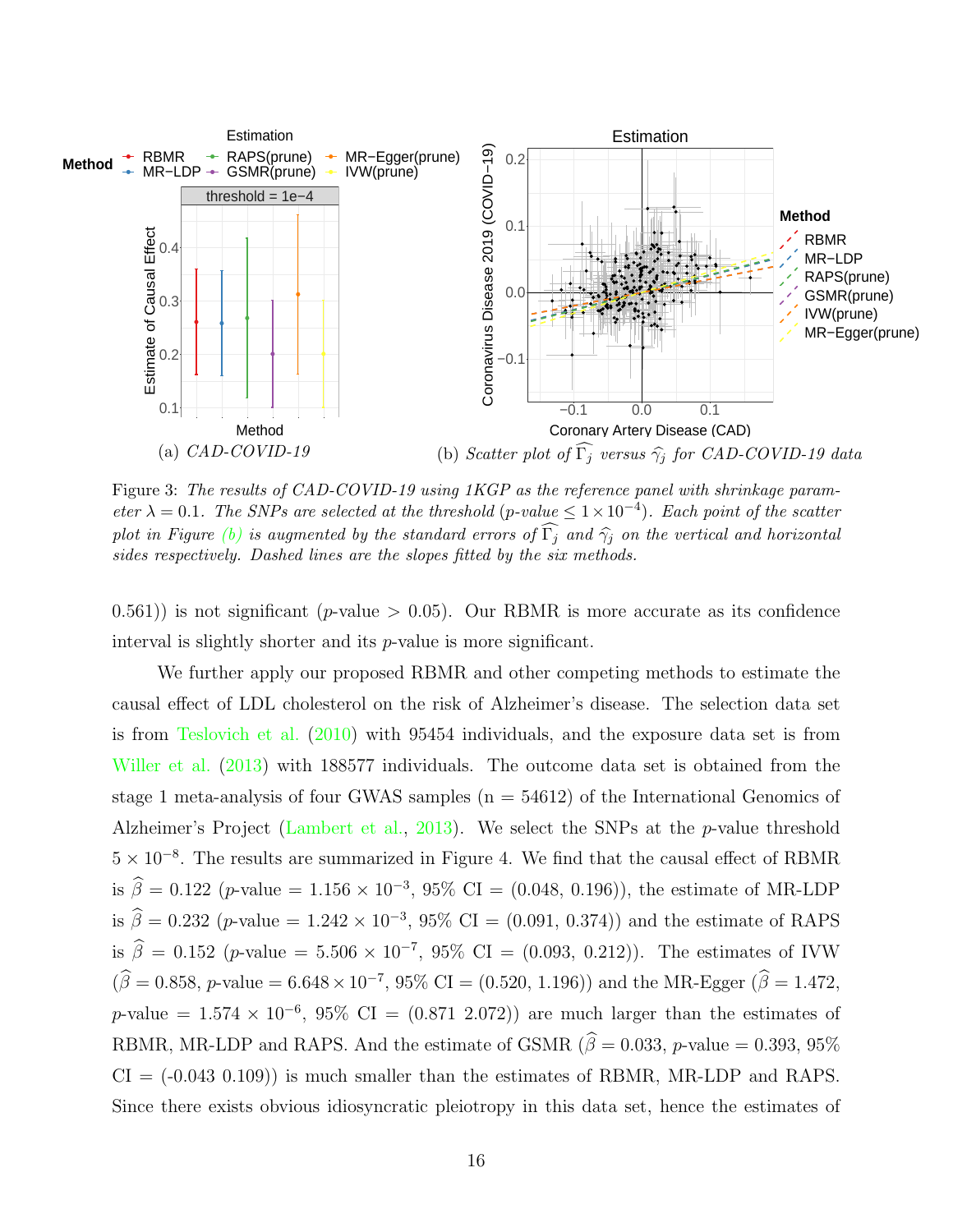IVW, MR-Egger and GSMR are likely to be biased. Both RAPS and MR-LDP use the normal distribution to model the direct effects which might be violated in the presence of the idiosyncratic pleiotropy as in this data set, therefore the estimates of RAPS and MR-LDP might have upward bias.



Figure 4: The results of LDL cholesterol on Alzheimer's disease using 1KGP as the reference panel with shrinkage parameter  $\lambda = 0.15$ . The SNPs are selected at the threshold (p-value  $\leq 5 \times 10^{-8}$ ). Each point of the scatter plot is augmented by the standard errors of  $\widehat{\Gamma}_i$  and  $\widehat{\gamma}_i$  on the vertical and horizontal sides respectively. Dashed lines are the slopes fitted by the six methods.

# 5. Discussion

In this paper, we propose a novel two-sample robust MR method RBMR by accounting for the LD structure, systematic pleiotropy and idiosyncratic pleiotropy simultaneously in a unified framework. Specifically, we propose to use the more robust multivariate generalized t-distribution rather the less robust Gaussian distribution to model the direct effects of the IV on the outcome not mediated by the exposure. Moreover, the multivariate generalized t-distribution can be reformulated as Gaussian scaled mixtures to facilitate the estimation of the model parameters using the parameter expanded variational Bayesian expectationmaximum algorithm (PX-VBEM). Through extensive simulations and analysis of two real benchmark data sets, we found that our method outperforms the other competing methods. We find that CAD might increase the risk of critically ill COVID-19, and higher level of LDL cholesterol might increase the risk of Alzheimer's disease.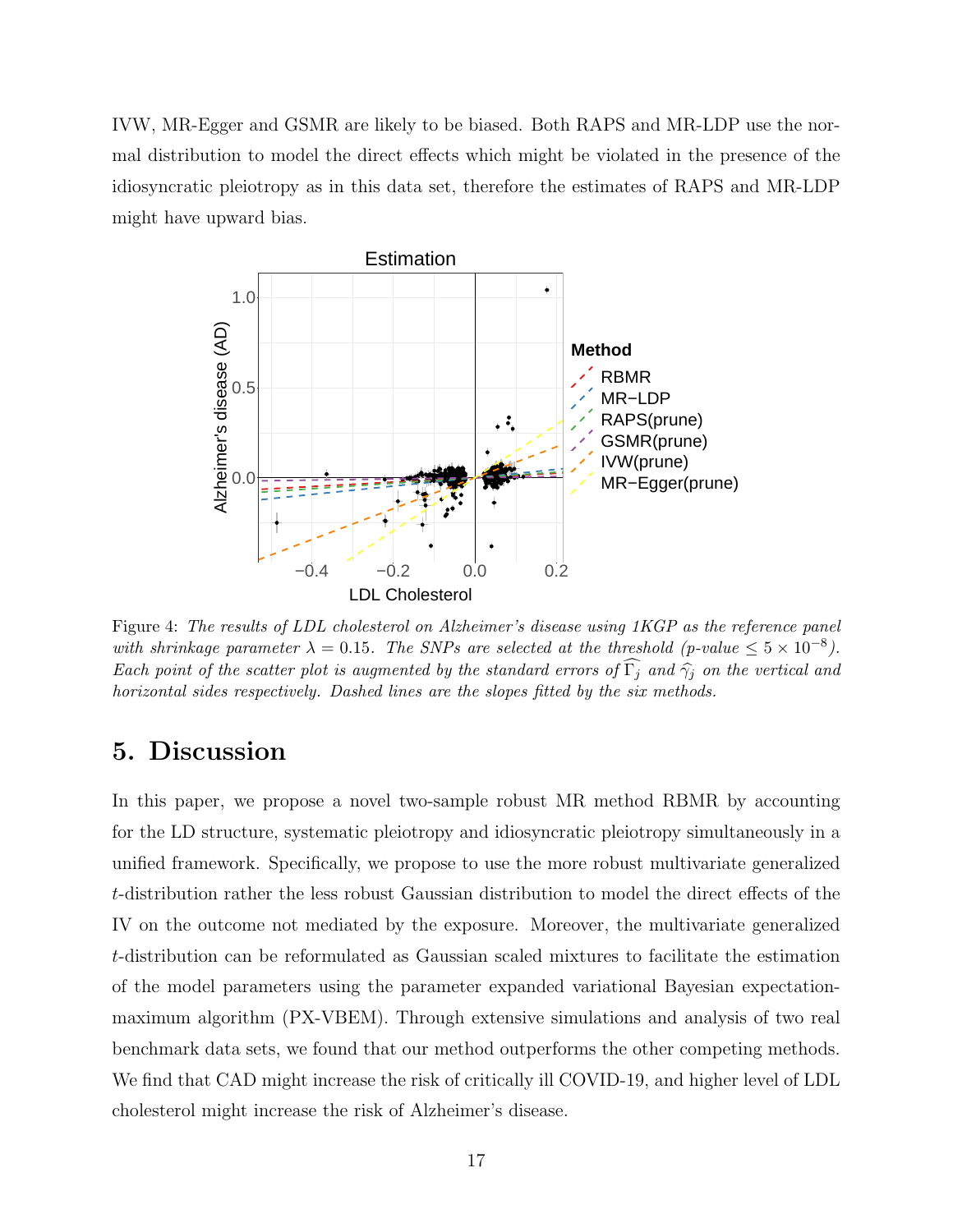We make the following two major contributions. First, our method can account for the LD structure explicitly and thus can include more possibly correlated SNPs to reduce bias and increase estimation efficiency. Second, our RBMR method is more robust to the presence of idiosyncratic pleiotropy. This enhanced robustness can be very helpful in practice as shown by our simulation studies and real data analysis. One limitation of our proposed method is that it cannot handle correlated pleiotropy where the direct effect of the IV on the outcome might be correlated with the IV strength. We leave it as our future work.

# Acknowledgements

Dr. Zhonghua Liu's research is supported by the Start-up research fund (000250348) of the University of Hong Kong and Guangdong Natural Science Fund (2021A1515010268). The authors also thank the editors and reviewers for their constructive comments.

## References

- <span id="page-17-5"></span>Ala-Luhtala, J. and Piché, R. (2016). Gaussian scale mixture models for robust linear multivariate regression with missing data. Communications in Statistics-Simulation and Computation, 45(3).
- <span id="page-17-0"></span>Arellano-Valle, R. B. and Bolfarine, H. (1995). On some characterizations of the tdistribution. Statistics & Probability Letters,  $25(1)$ :79–85.
- <span id="page-17-3"></span>Beal, M. J. et al. (2003). Variational algorithms for approximate Bayesian inference. University of London London.
- <span id="page-17-4"></span>Berisa, T. and Pickrell, J. K. (2016). Approximately independent linkage disequilibrium blocks in human populations. Bioinformatics, 32(2):283.
- <span id="page-17-6"></span>Blei, D. M., Kucukelbir, A., and McAuliffe, J. D. (2017). Variational inference: A review for statisticians. Journal of the American Statistical Association, 112(528):859–877.
- <span id="page-17-2"></span>Bound, J., Jaeger, D. A., and Baker, R. M. (1995). Problems with instrumental variables estimation when the correlation between the instruments and the endogenous explanatory variable is weak. Journal of the American Statistical Association, 90(430):443–450.
- <span id="page-17-1"></span>Bowden, J., Davey Smith, G., and Burgess, S. (2015). Mendelian randomization with invalid instruments: effect estimation and bias detection through Egger regression. International Journal of Epidemiology, 44(2):512–525.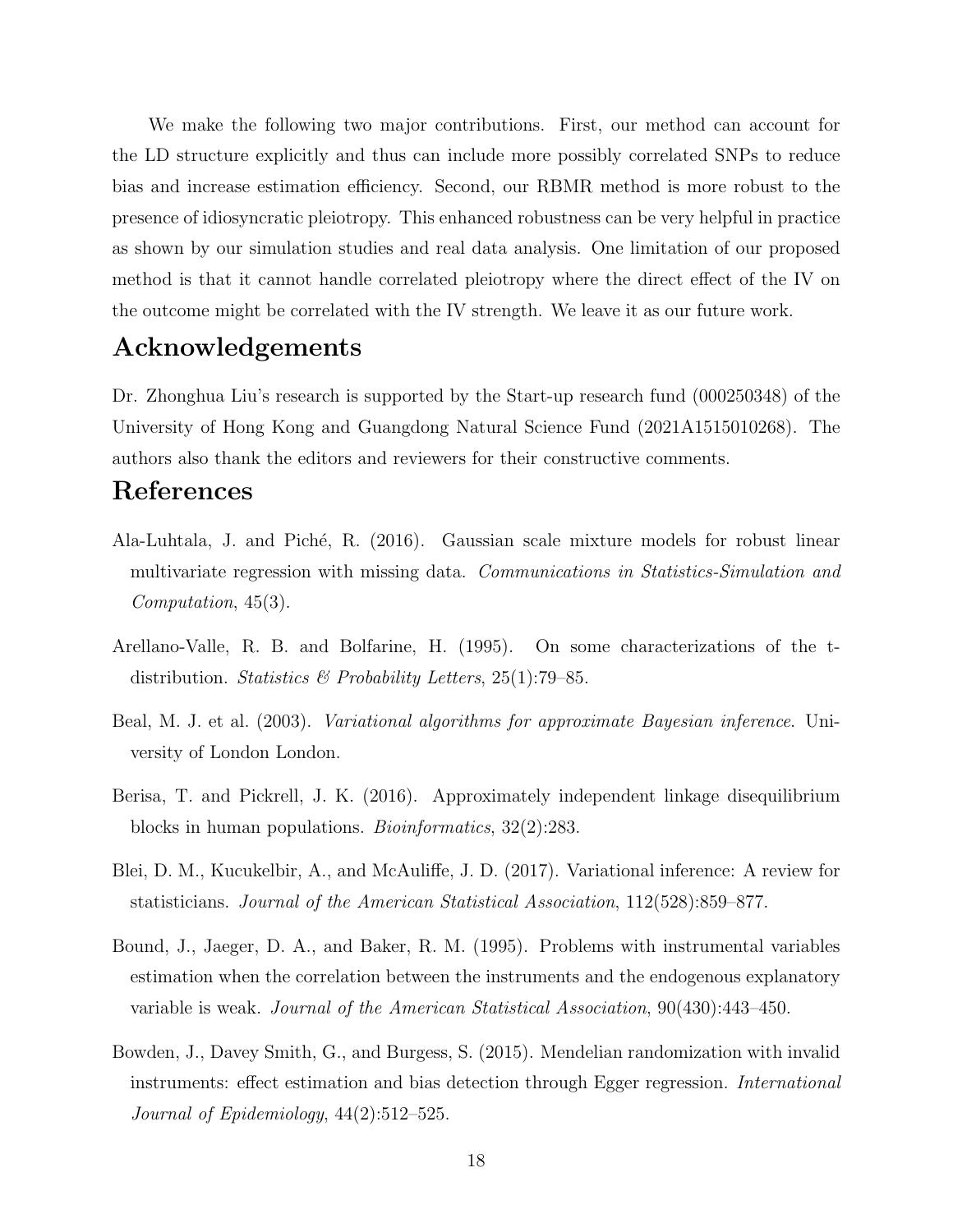- <span id="page-18-1"></span>Burgess, S., Butterworth, A., and Thompson, S. G. (2013). Mendelian randomization analysis with multiple genetic variants using summarized data. Genetic Epidemiology, 37(7):658–665.
- <span id="page-18-4"></span>Cheng, Q., Yang, Y., Shi, X., Yeung, K.-F., Yang, C., Peng, H., and Liu, J. (2020). MR-LDP: a two-sample mendelian randomization for gwas summary statistics accounting for linkage disequilibrium and horizontal pleiotropy. NAR Genomics and Bioinformatics, 2(2):lqaa028.
- <span id="page-18-5"></span>Consortium, . G. P. et al. (2012). An integrated map of genetic variation from 1,092 human genomes. Nature, 491(7422):56.
- <span id="page-18-8"></span>Consortium, C. A. D. C. G. et al. (2011). A genome-wide association study in europeans and south asians identifies five new loci for coronary artery disease. Nature Genetics, 43(4):339.
- <span id="page-18-7"></span>Dai, M., Ming, J., Cai, M., Liu, J., Yang, C., Wan, X., and Xu, Z. (2017). IGESS: a statistical approach to integrating individual-level genotype data and summary statistics in genome-wide association studies. Bioinformatics, 33(18):2882–2889.
- <span id="page-18-6"></span>Dempster, A. P., Laird, N. M., and Rubin, D. B. (1977). Maximum likelihood from incomplete data via the em algorithm. Journal of the Royal Statistical Society: Series B  $(Methodological), 39(1):1-22.$
- <span id="page-18-0"></span>Ebrahim, S. and Smith, G. D. (2008). Mendelian randomization: can genetic epidemiology help redress the failures of observational epidemiology? Human Genetics, 123(1):15–33.
- <span id="page-18-2"></span>Ehret, G. B., Munroe, P. B., Rice, K. M., Bochud, M., Johnson, A. D., Chasman, D. I., Smith, A. V., Tobin, M. D., Verwoert, G. C., Hwang, S.-J., et al. (2011). Genetic variants in novel pathways influence blood pressure and cardiovascular disease risk. Nature, 478(7367):103.
- <span id="page-18-3"></span>Evans, D. M., Brion, M. J. A., Paternoster, L., Kemp, J. P., McMahon, G., Munafò, M., Whitfield, J. B., Medland, S. E., Montgomery, G. W., Timpson, N. J., et al. (2013). Mining the human phenome using allelic scores that index biological intermediates. PLoS Genet, 9(10):e1003919.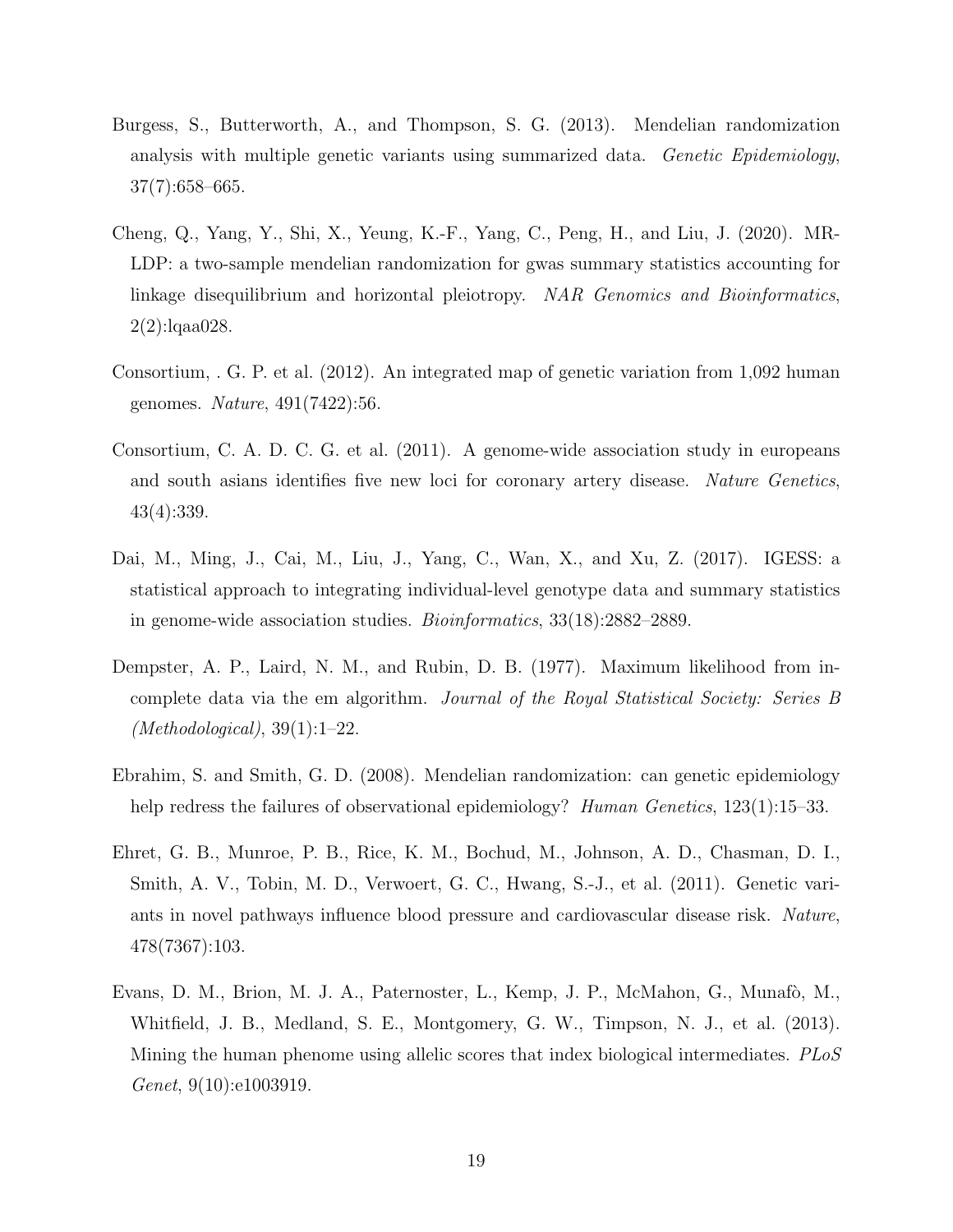- <span id="page-19-1"></span>Evans, D. M. and Davey Smith, G. (2015). Mendelian randomization: new applications in the coming age of hypothesis-free causality. Annual Review of Genomics and Human Genetics, 16:327–350.
- <span id="page-19-3"></span>Frahm, G. (2004). *Generalized elliptical distributions: theory and applications.* PhD thesis, Universitätsbibliothek.
- <span id="page-19-2"></span>Hansen, C., Hausman, J., and Newey, W. (2008). Estimation with many instrumental variables. Journal of Business  $\mathcal B$  Economic Statistics, 26(4):398-422.
- <span id="page-19-6"></span>Hemani, G., Zheng, J., Wade, K. H., Laurin, C., Elsworth, B., Burgess, S., Bowden, J., Langdon, R., Tan, V., Yarmolinsky, J., et al. (2016). MR-Base: a platform for systematic causal inference across the phenome using billions of genetic associations. *BioRxiv*, page 078972.
- <span id="page-19-7"></span>Initiative, C.-. H. G. et al. (2020). The covid-19 host genetics initiative, a global initiative to elucidate the role of host genetic factors in susceptibility and severity of the sars-cov-2 virus pandemic. European Journal of Human Genetics, 28(6):715.
- <span id="page-19-8"></span>Initiative, C.-. H. G. et al. (2021). Mapping the human genetic architecture of covid-19 by worldwide meta-analysis. MedRxiv.
- <span id="page-19-5"></span>Kotz, S. and Nadarajah, S. (2004). Multivariate t-distributions and their applications. Cambridge University Press.
- <span id="page-19-9"></span>Lambert, J.-C., Ibrahim-Verbaas, C. A., Harold, D., Naj, A. C., Sims, R., Bellenguez, C., Jun, G., DeStefano, A. L., Bis, J. C., Beecham, G. W., et al. (2013). Meta-analysis of 74,046 individuals identifies 11 new susceptibility loci for alzheimer's disease. Nature genetics, 45(12):1452–1458.
- <span id="page-19-0"></span>Lawlor, D. A., Harbord, R. M., Sterne, J. A., Timpson, N., and Davey Smith, G. (2008). Mendelian randomization: using genes as instruments for making causal inferences in epidemiology. Statistics in Medicine, 27(8):1133–1163.
- <span id="page-19-4"></span>Liu, C., Rubin, D. B., and Wu, Y. N. (1998). Parameter expansion to accelerate em: the px-em algorithm. Biometrika, 85(4):755–770.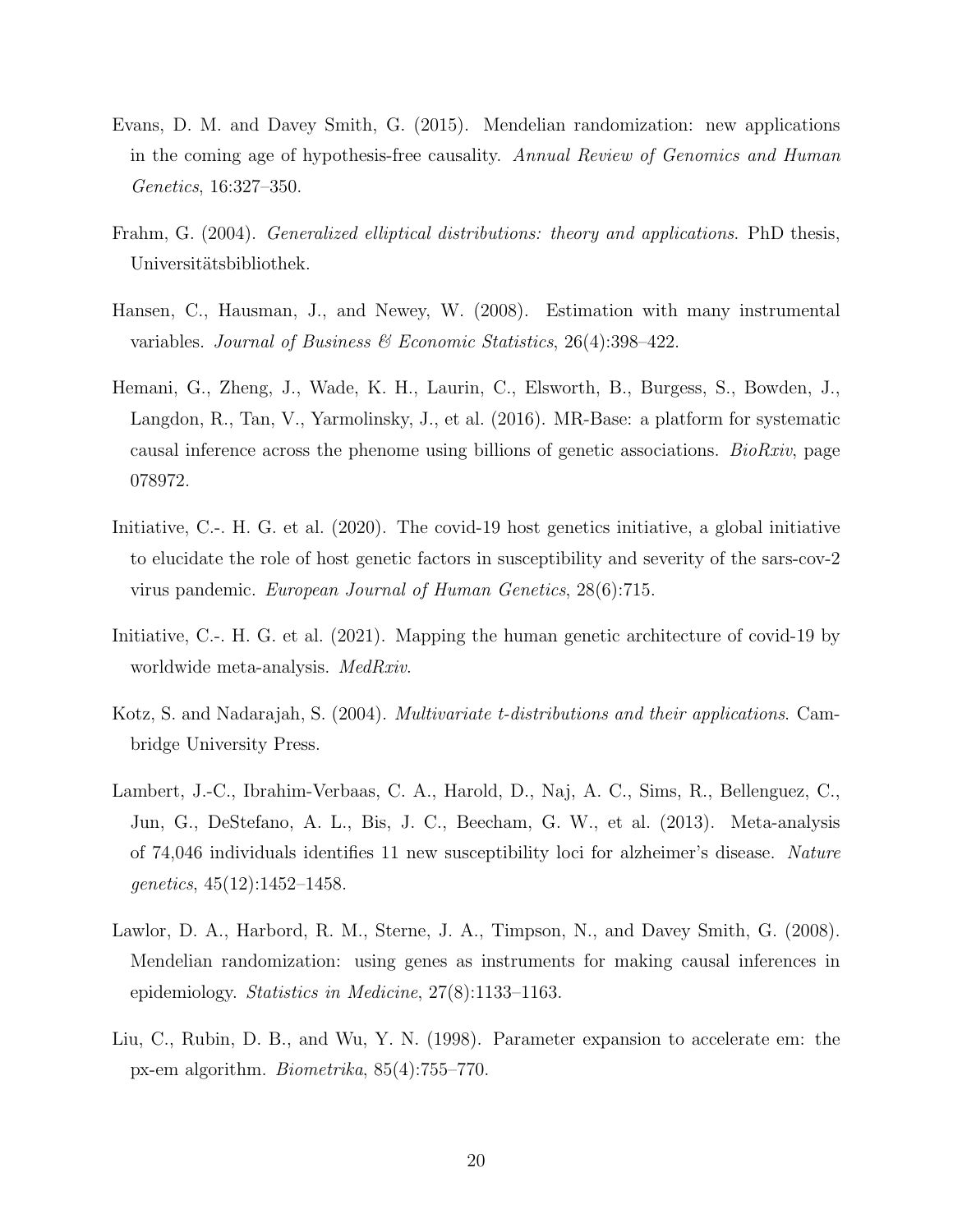- <span id="page-20-8"></span>Locke, A. E., Kahali, B., Berndt, S. I., Justice, A. E., Pers, T. H., Day, F. R., Powell, C., Vedantam, S., Buchkovich, M. L., Yang, J., et al. (2015). Genetic studies of body mass index yield new insights for obesity biology. Nature, 518(7538):197–206.
- <span id="page-20-0"></span>MacArthur, J., Bowler, E., Cerezo, M., Gil, L., Hall, P., Hastings, E., Junkins, H., McMahon, A., Milano, A., Morales, J., et al. (2017). The new NHGRI-EBI Catalog of published genome-wide association studies (gwas catalog). Nucleic Acids Research, 45(D1):D896– D901.
- <span id="page-20-2"></span>Martens, E. P., Pestman, W. R., de Boer, A., Belitser, S. V., and Klungel, O. H. (2006). Instrumental variables: application and limitations. Epidemiology, pages 260–267.
- <span id="page-20-1"></span>Pickrell, J. K., Berisa, T., Liu, J. Z., Ségurel, L., Tung, J. Y., and Hinds, D. A. (2016). Detection and interpretation of shared genetic influences on 42 human traits. Nature Genetics, 48(7):709.
- <span id="page-20-4"></span>Purcell, S., Neale, B., Todd-Brown, K., Thomas, L., Ferreira, M. A., Bender, D., Maller, J., Sklar, P., De Bakker, P. I., Daly, M. J., et al. (2007). PLINK: a tool set for wholegenome association and population-based linkage analyses. The American Journal of Human Genetics, 81(3):559–575.
- <span id="page-20-5"></span>Rothman, A. J. (2012). Positive definite estimators of large covariance matrices. Biometrika, 99(3):733–740.
- <span id="page-20-7"></span>Schunkert, H., König, I. R., Kathiresan, S., Reilly, M. P., Assimes, T. L., Holm, H., Preuss, M., Stewart, A. F., Barbalic, M., Gieger, C., et al. (2011). Large-scale association analysis identifies 13 new susceptibility loci for coronary artery disease. Nature Genetics, 43(4):333– 338.
- <span id="page-20-3"></span>Solovieff, N., Cotsapas, C., Lee, P. H., Purcell, S. M., and Smoller, J. W. (2013). Pleiotropy in complex traits: challenges and strategies. Nature Reviews Genetics, 14(7):483–495.
- <span id="page-20-9"></span>Teslovich, T. M., Musunuru, K., Smith, A. V., Edmondson, A. C., Stylianou, I. M., Koseki, M., Pirruccello, J. P., Ripatti, S., Chasman, D. I., Willer, C. J., et al. (2010). Biological, clinical and population relevance of 95 loci for blood lipids. Nature, 466(7307):707–713.
- <span id="page-20-6"></span>Van der Vaart, A. W. (2000). Asymptotic Statistics, volume 3. Cambridge University Press.